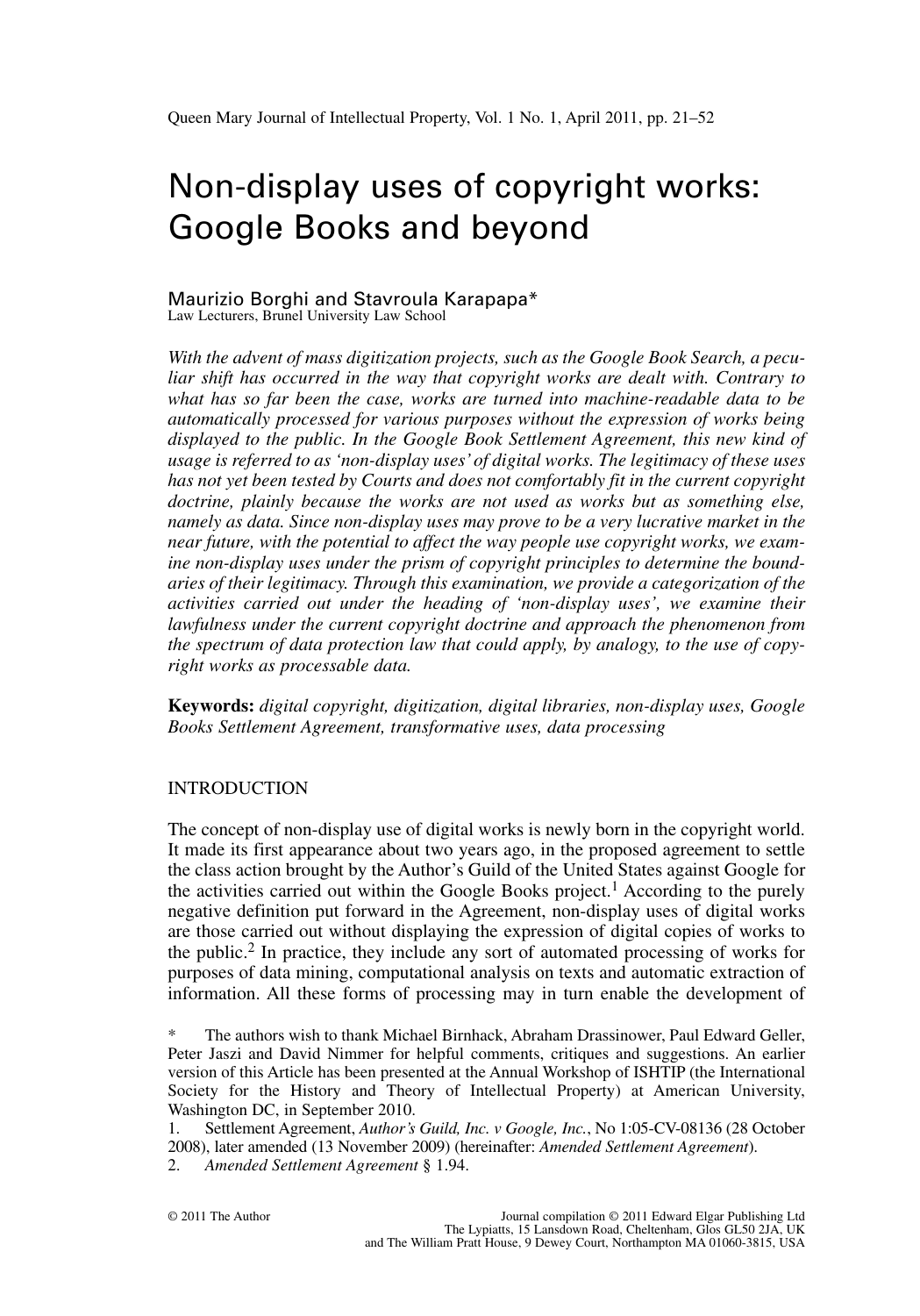tools such as automated translation and targeted advertising software. Although these uses prove to be extremely profitable, and are even likely to be the most valuable part of the Agreement, $3$  their legitimacy under copyright law and principles has not yet been subject to scrutiny. Are these uses just copyright-irrelevant on the ground that they do not entail the display of the work to the public? Or should they, alternatively, amount to copyright infringement on the mere ground that they presuppose the repeated making of copies of the work?

In this article, we suggest that non-display uses tend to escape the traditional contours of copyright. This begs for a regulatory framework based on broader legal principles. In particular, we maintain that non-display uses of digital works are better captured under the heading of 'automated data processing', and as such they may be more conveniently examined through the lens of data protection law rather than that of copyright law *per se*. In fact, the analogy between uses of copyright works *as* datacontainers and uses of personal data may enable development of a consistent regulatory framework for automated processing of copyright works.

Yet, at the same time, non-display uses offer an interesting insight on an emerging – and so far almost unnoticed – phenomenon of the so-called digital era. While digital technology has dramatically altered the method by which works are *reproduced* and *distributed*, it seems that the time has come when digital technology purely affects the way that works are *used*. Works are no longer massively reproduced and distributed to be appropriated by human beings only, as has so far been the case! The core meaning of non-display uses is clearly captured in the reported words of an anonymous Google engineer: 'we're not scanning all those books to be read by people. We're scanning them to be read by Artificial Intelligence.<sup>'4</sup>

In this light, we feel that mass digitization projects, such as Google Books, mark a conceptual shift in the way that digital works are used and dealt with. Whereas the advent of digital technologies leads to the dematerialization of works by skipping the necessity for a tangible carrier, with *mass* digitization works are somewhat de-intellectualized, as they are detached from the very condition of their being, namely their *intelligibility* to humans. Similarly to what occurs when a source code of a computer program is turned into an object code, digital copies are dealt with as mere containers of data, from which information may be automatically extracted and used without being exposed to human eyes and human intelligence. Is this use compatible with the purpose for which works are created and disseminated? Does it fit the legitimate understanding of what a use of a work properly is? Or does it rather involve, somehow, a violation of the intimate nature of a work?

In this article, we examine the legitimacy of non-display uses carried out in the light of mass digitization, acknowledging that the legal issues arising in this context go beyond the Google Books case and entail a more fundamental question on what are the legitimate uses of data which virtually include the heritage of all humankind.<sup>5</sup> Our

5. The project of digitizing all the world's books is a crucial step to achieve Google's corporate mission to 'organize the world's information and make it universally accessible and useful' (<http://www.google.com/corporate>, last accessed September 2010. For a critical analysis see S Vaidhyanathan, *The Googlization of Everything and Why we should Worry* (University of California Press, 2011) 149–73.

<sup>3.</sup> F von Lohmann, 'Google Book Search Settlement: A Reader's Guide', 31 October 2008, available at <http://www.eff.org/deeplinks/2008/10/google-books-settlement-readers-guide>.

<sup>4.</sup> Reported in G Dyson 'Turing's Cathedral. A Visit to Google on the Occasion of the 60th Anniversary of John von Neumann's Proposal for a Digital Computer', 24 October 2005, available at <http://www.edge.org/3rd\_culture/dyson05/dyson05\_index.html>.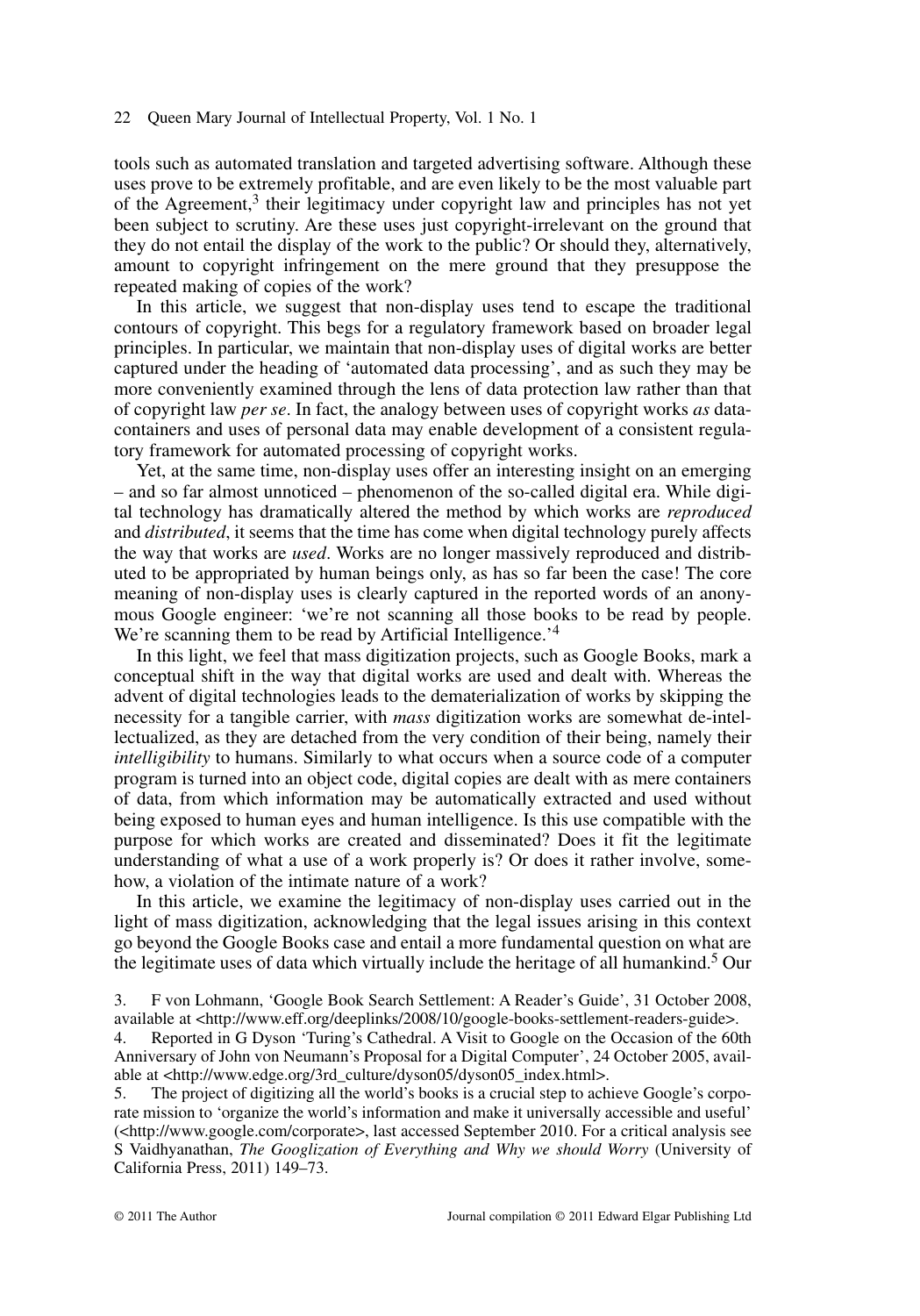purpose is to provide some guidance in defining the legal boundaries of these uses, by reference to the principles of copyright law. The main question that we shall therefore address is the extent to which large-scale digitization projects are entitled to make use of copyright works for automated processing.

This article is divided into two parts. In Part One, we examine what non-display uses are in the context of the Google Book Settlement Agreement, we review the judiciary arguments in the US and Europe on the lawfulness of such uses as well as the rationales supporting and opposing the view that non-display uses should be put under the rightholders' control. In Part Two, we discuss a regulatory framework for non-display uses based on a purpose-driven analysis of the activities that are carried out under this heading; guidance will be sought eventually from the analogy between uses of works as data-containers and the automated processing of personal data.

## PART ONE LINDERSTANDING NON-DISPLAY USES

Digitizing a literary work is an act implying two different operations. First, the book (or any other physical carrier) is 'scanned', namely it is copied page by page and converted into a series of digital images. Second, the digital images are processed by optical character recognition (OCR) software, which converts the image into a text file.<sup>6</sup> The first operation creates a *copy* of the work, as with other reproduction technologies such as photography and reprography. The second operation, i.e. OCR-ing, is qualitatively different from mere copying. Its purpose is not just to 'reproduce' the work, namely to multiply copies to be perceived by human intelligence,<sup>7</sup> but to modify the format of the work so as to make the copy readable by computers.<sup>8</sup> Thereby, an object which can be read (only) by humans, such as a book's page or a picture thereof, is turned into a machine-readable entity. As a result, the work's text can be not only *reproduced*, but also *processed* by other applications. For example, the text may become searchable on a word-by-word basis, and information for indexing the work may be automatically extracted.

Mass digitization of books entails both these operations – scanning and OCR-ing – on a large scale. The aggregate result of this ongoing digitization is that a number of resources which were available only in print form, or on other physical carriers, are turned into a huge corpus of machine-readable data. In this part, we examine some of the effects that this alteration to the format of books triggers. We will show that while isolated acts of digitization may have the sole purpose of indexing books and making them searchable by users, the cumulative effect of those single acts on a massive scale creates the conditions for new, unprecedented uses of works – or rather, as we will see later on in this article, for uses *on* works.<sup>9</sup> Below we examine what these 'non-display uses' are in the context of Google Books and of the ongoing case of *Author's Guild v*

<sup>6.</sup> See *Infopaq International A/S v Danske Dagblades Forening*, Case C-5/08 [2009] ECDR 16, § 18–19.

<sup>7.</sup> The US Copyright Act defines copies as 'material objects [...] from which the work can be *perceived,* reproduced or otherwise communicated', USC 17 § 101 (emphasis added).

<sup>8.</sup> The question whether this act of modification is a 'transformative' use under US copyright law will be discussed below (nn 56–65 and accompanying text).

<sup>9.</sup> See below Part Two, § 2b (nn 112–25 and accompanying text).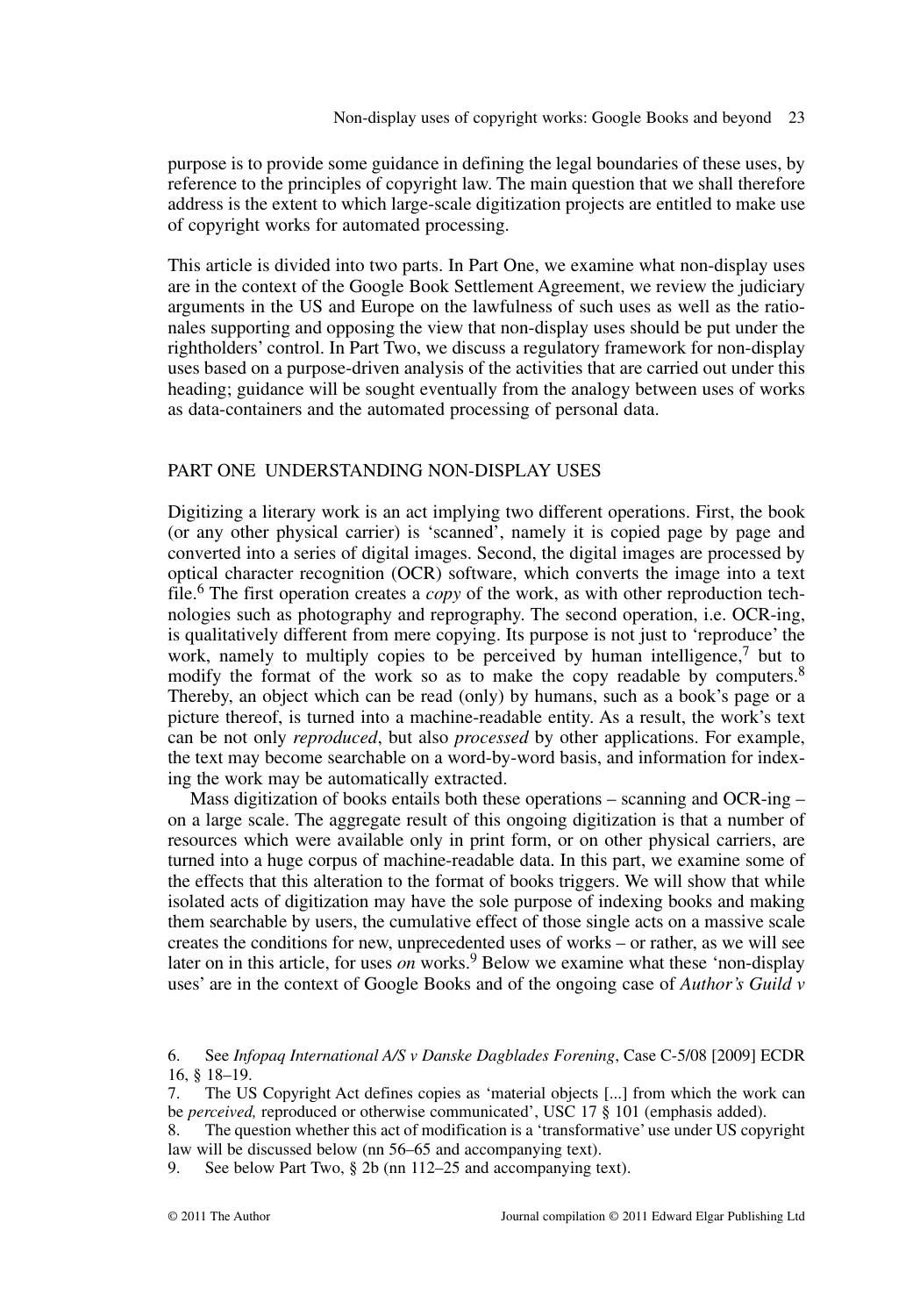Google.<sup>10</sup> Our focus will be on the relevant provisions of the Agreement that have been proposed by the parties to settle the case.<sup>11</sup>

# **1 Non-display uses in the Google Books Settlement Agreement**

In 2004, when Google announced its ambitious project of making all the world's books traceable and searchable online, the attention of users and observers mainly focused on the possibility of locating information quickly and at no cost in an unprecedented corpus of books; this was the *public* side of the project, namely the fact that millions of books were about to be made available online for searching and reading. Google itself presented its project as a comprehensive search engine for full text search of books, rather than as a library in the classic sense of the term.<sup>12</sup> The policy of the project has remained unaltered since its beginning: scanning books, making them fully searchable on the web, then seeking permission from copyright holders to display their books by offering them a place in a partnership programme.13 In case the rightholders reject this offer, the book remains non-displayed to users, with the exception of short excerpts ('snippets') made available in response to users' search queries. While the project's policy has been described by David Nimmer as 'turn[ing] copyright law on its head'14 – since copyright is normally about seeking permission *before* engaging in a restricted act, and not *after*! – Google's practice may be justifiable on other grounds.15 For instance, clearing rights in mass digitization projects may be a very arduous task, sometimes even impossible, as it would raise unprecedented transaction costs.<sup>16</sup> In this light, the exclusivity afforded to the reproduction right seems to be an insurmountable obstacle for the making of a universal searching tool, which is a socially valuable goal.

10. *Author's Guild, Inc. v Google, Inc.*, No 1:05-CV-08136, filed 20 September 2005.

11. Any discussion about the likely outcome of the lawsuit or about the fairness of the proposed Agreement as such remains beyond the scope of this article. For a comprehensive discussion of the Google Books case see P Samuelson, 'Google Book Search and the Future of Books in Cyberspace' (2010) 94(5) Minnesota Law Review; see also P Samuelson, 'Is the Proposed Google Book Settlement Fair?' (2010) 2. *AMI: Tijdschrift voor Auteurs, Media & Informatierecht 50* 60, available at <http://www.ischool.berkeley. edu/~pam>. For a bibliography of academic articles and papers on the *Authors Guild v Google* case see <http://thepublicindex.org>.

12. See eg L Vincent, 'Google Book Search: Document Understanding on a Massive Scale', International Conference on Document Analysis and Recognition, ICDAR 2007, Curitiba, Brazil, September 2007, available at <http://www.vincent-net.com/luc/papers/07icdar\_googlebooks.pdf> (describing the main technical features of Google Book Search project). Also see P Samuelson, 'Google Books is Not a Library', *The Huffington Post*, 13 October 2009, available at <http://www.huffingtonpost.com/pamela-samuelson/google-books-is-not-a-lib\_b\_317518. html> (discussing the differences between commercial ventures like Google Books and traditional libraries).

13. The partnership programme provides a range of schemes, under which a book can be displayed in whole or in part (see Vincent 'Google Book Search', (n 12) 2).

14. Fairness Hearing Transcript, *Author's Guild, Inc. v Google, Inc.*, No 1:05-CV-08136 (18 February 2010) 46.

15. As Neil Netanel puts it, 'Google's scanning and public display of mere snippets of incopyright books [...] should be fair use' (Netanel, *Copyright's Paradox* (OUP 2008) 212).

16. This is eg the case with the copyright orphans. See in this respect RC Picker, 'The Google Book Search Settlement: A New Orphan Works Monopoly?', (2009) 5(3) Journal of Competition Law & Economics, 383–409, and HR Varian, 'Copyright Term Extension and Orphan Works' (2006) 15(6) Industrial and Corporate Change, 965–80, at 976.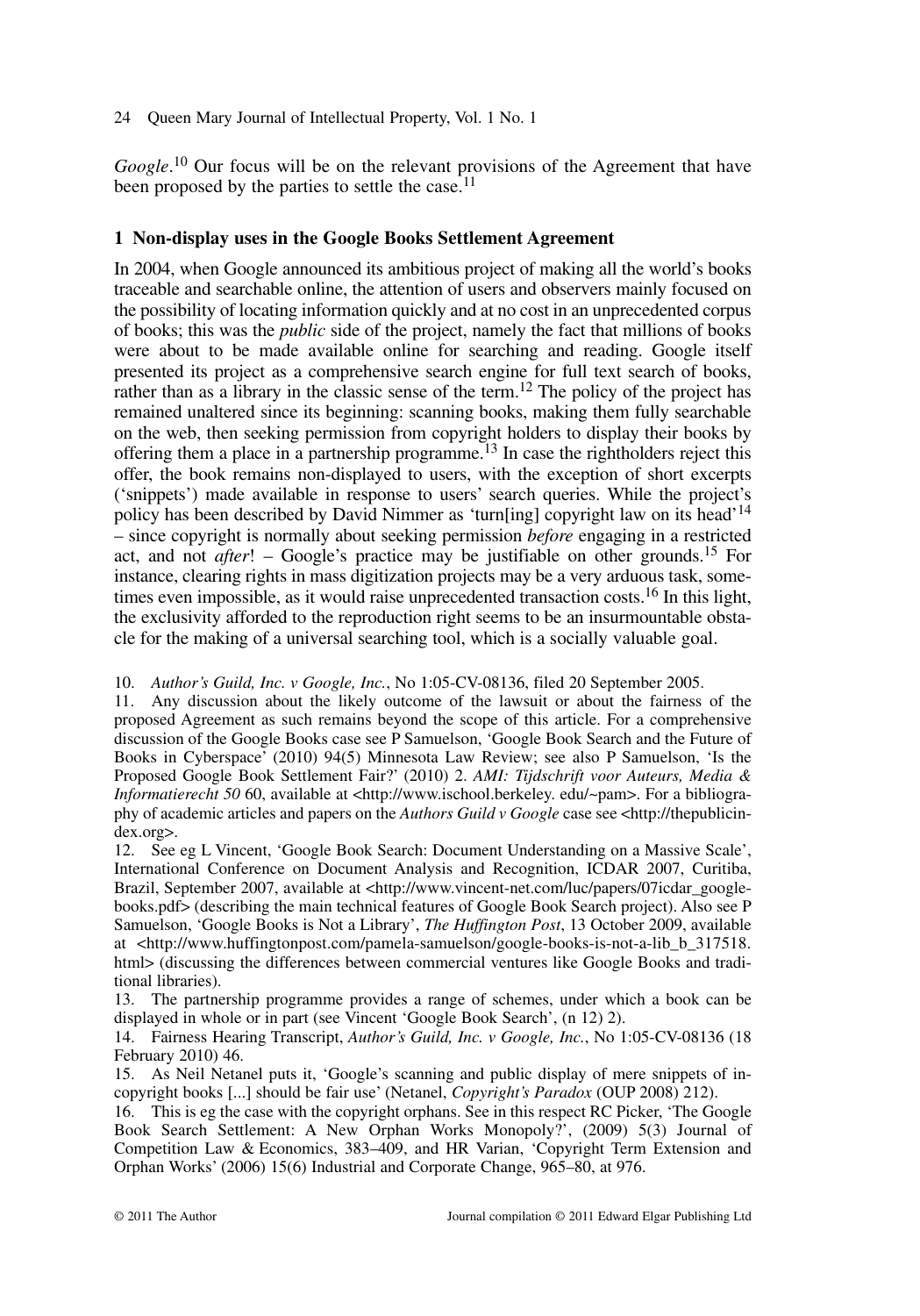The judiciary history is well known: in September 2005, the Author's Guild Association of America, together with five publishers, sued Google for copyright infringement.<sup>17</sup> In October 2008, the parties announced a settlement, which was later amended and it is still awaiting judicial approval.<sup>18</sup> Under the Agreement authors will have the possibility of contracting with Google only over the display uses of their work. As regards non-display uses, however, their value and potential impact has been, and still is, underestimated both by Google's counterparts in the lawsuits and by observers. Probably this has to do with the fact that most of these uses are still in their infancy, and one can only speculate what their value might be in the future.<sup>19</sup> It was only in one of the objections to the agreement that the issue of non-display uses has been brought up, according to which the plaintiffs 'have ignored both the critical issue of control over Non-Display Uses of their works and the potentially enormous value of such uses'.<sup>20</sup>

This mainly has to do with the definition given to non-display uses in the Agreement, which has been kept deliberately broad and vague. Non-display uses are defined as 'uses that do not display Expression from Digital Copies of Books or Inserts to the public'.<sup>21</sup> Among others, these uses include 'display of bibliographic information, full-text indexing without display of Expression (such as listing the number or location of search matches), geographic indexing of Books, algorithmic listings of key terms for chapters of Books, and internal research and development using Digital Copies'.<sup>22</sup> Under the Agreement, Google is authorized to make nondisplay uses of all books contained in the corpus<sup>23</sup> and copyright holders have a 'right' to have their books 'removed' from the corpus.<sup>24</sup> Yet, such 'right' is not unlimited in scope and, most importantly, it is limited in terms of time.<sup>25</sup> After a given

17. *Author's Guild, Inc. v Google, Inc.*, No 1 05-CV-08136, filed 20 September 2005. 18. Settlement Agreement, *Author's Guild, Inc. v Google, Inc.*, No 1:05-CV-08136 (28 October 2008), available at <http://thepublicindex.org/docs/settlement/settlement.pdf>. The Amended Settlement Agreement was filed on 13 November 2009 (available at <http://www.googlebook settlement.com>. For a view comparing the two versions see <http://thepublicindex.org/ settlement >. The final fairness hearing was held on 18 February 2010 and one year later the agreement was still awaiting approval.) Since the provisions we are referring to in this article remained unchanged from the original to the amended version of the Agreement, in the following we will make reference solely to the Amended Settlement Agreement.

19. 'Imagine the kinds of things that data mining all the world's books might let Google's engineers build: automated translation, optical character recognition, voice recognition algorithms. And those are just the things we can think of today'. See von Lohman (n 3).

20. Objections of Arlo Guthrie, Julia Wright, Catherine Ryan Hyde, and Eugene Linden to Proposed Class Action Settlement Agreement, *Author's Guild, Inc. v Google, Inc*., No 1:05-CV-08136 (2 September 2009) [*Guthrie's Objection*], 12. The arguments put forward in this objection will be discussed in this Part, § 3a.

21. *Amended Settlement Agreement*, § 1.94.

- 22. Ibid.
- 23. Ibid, § 2.2
- 24. Ibid, § 3.4(a) ('Right to remove').

25. 'The right to Remove [...] is limited to requests on or before April 5, 2011 for Removal as described in Section 1.126(a)' [stating that Digital Copies of the Book 'are not accessible to Google [...] other than on *back-up tapes or other electronic back-up storage media*'] *or after April 5, 2011 but on or before March 9, 2012, for Removal as described in Section 1.126(b)* [stating the same as in Section 1.126(a), but with further limitations on the benefit of Participating Libraries and Host Sites]. Thereafter, requests will be honored *only to the extent that the Books have not yet been Digitized* as of the date the request is made; if the Books at issue have already been Digitized, the Rightsholder *may request exclusion from particular*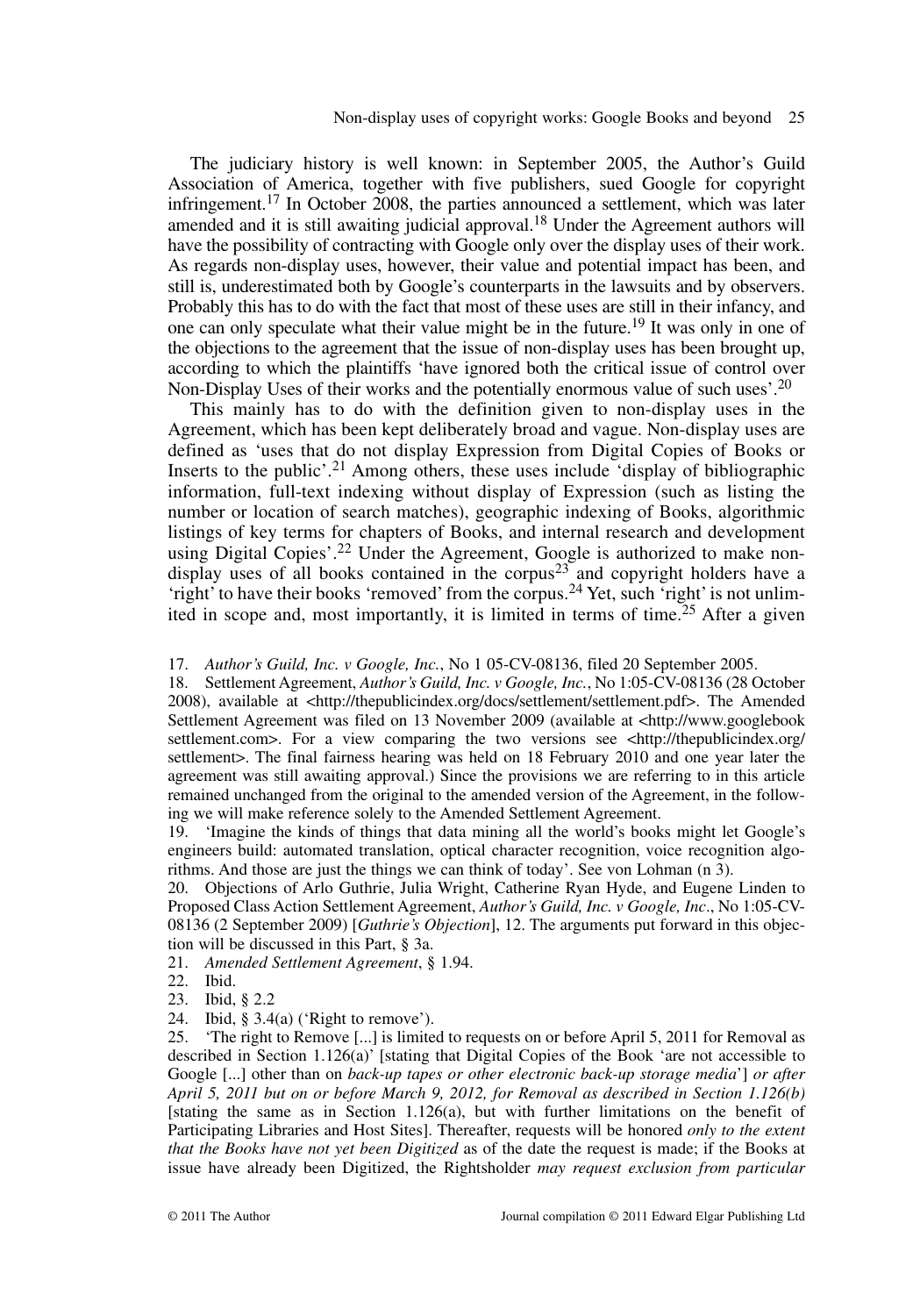deadline, copyright holders are entitled to have their books 'excluded' only from some or from all the *display* uses.<sup>26</sup> Nonetheless, a right to exclude is different from a right to remove, in that the author can have her books only inaccessible to users, but not eliminated from the corpus. As Pamela Samuelson explains: 'even if the author asks for her book to be removed from [Google Books]*,* this does not mean that Google will actually purge them from its servers; these books will just be less accessible than if the author hadn't asked for them to be removed'.<sup>27</sup> Practically, this means that authors do not have any means of control over *non-display* uses.

Most of the activities related to non-display uses fall under the umbrella term of '[Google's] internal research and development using Digital Copies'.28 Broadly speaking, research and development include four ranges of activities involving data and text mining.<sup>29</sup>

First, there are activities of data analysis to improve search algorithms. As a Google engineer has observed, 'the very worst [search] algorithm at 10 million words is better than the very best algorithm at 1 million words'. In this light, Google Books is a formidable increase in the quantity of data that Google's search engine can process, in order to improve the 'core business' of Google, namely its search engine.<sup>30</sup> Note that  $-$  at least to date  $-$  books forming the corpus of Google books are accessible only from Google's search engine; they do not feature in the search results of other search engines like Yahoo! or Bing.

A second group of activities relate to more sophisticated text analysis. For instance, the content of a book, or of the whole production of a particular author, may be analysed to extract information, which in turn may be sold 'to third-party behavioral advertisers so that they could direct ads to people running searches for that [book or] author's work'.31

Further activities relate to analysis of meta-data on the use of digital copies. This data analysis is carried out on the search patterns of users so as to create databases of user profiles. By running users' queries against the database of book content, Google 'could compile dossiers on individual users', which 'would allow Google to personalize

*Display Uses* [...] *but not Removal*.' Ibid, § 3.5(a)(iii) ('Limitations to the right to exclude'; emphasis added).

26. Ibid,  $\S 3.5(b)(i)$  ('Right to exclude').

27. Letter of Pamela Samuelson to Judge Chin on behalf of academic authors, in Opposition to the Settlement Agreement, *Author's Guild, Inc. v Google, Inc.*, No 1:05-CV-08136 (3 September 2009) 8. See also *Guthrie's Objection* (n 20) 18: 'Removal would not prevent Google from generating additional electronic records relating to Books [...], and using such records to make Non-Display Uses of those works'.

28. *Amended Settlement Agreement*, § 1.94.

29. Data mining is defined in the computer sciences as the 'extraction of implicit, previously unknown, and potentially useful information from data', with the aim of looking for 'patterns in data' (IH Witten and E Frank, *Data Mining: Practical Machine Learning Tools and Techniques* (Elsevier, San Francisco 2005) 9). Likewise, text mining is 'the process of analyzing text to extract information that is useful for particular purposes' (ibid, 351). As applied to literary works, text mining is about finding 'structural patterns' in texts, extracting information out of these patterns and combining them with data on the use of work (such as data on works search and access).

30. Objection of Yahoo! Inc. to Settlement Agreement, *Authors Guild, Inc. v Google, Inc.*, No. 1:05-CV-08136 (8 September 2009) 25.

31. *Guthrie's Objection* (n 20) 19.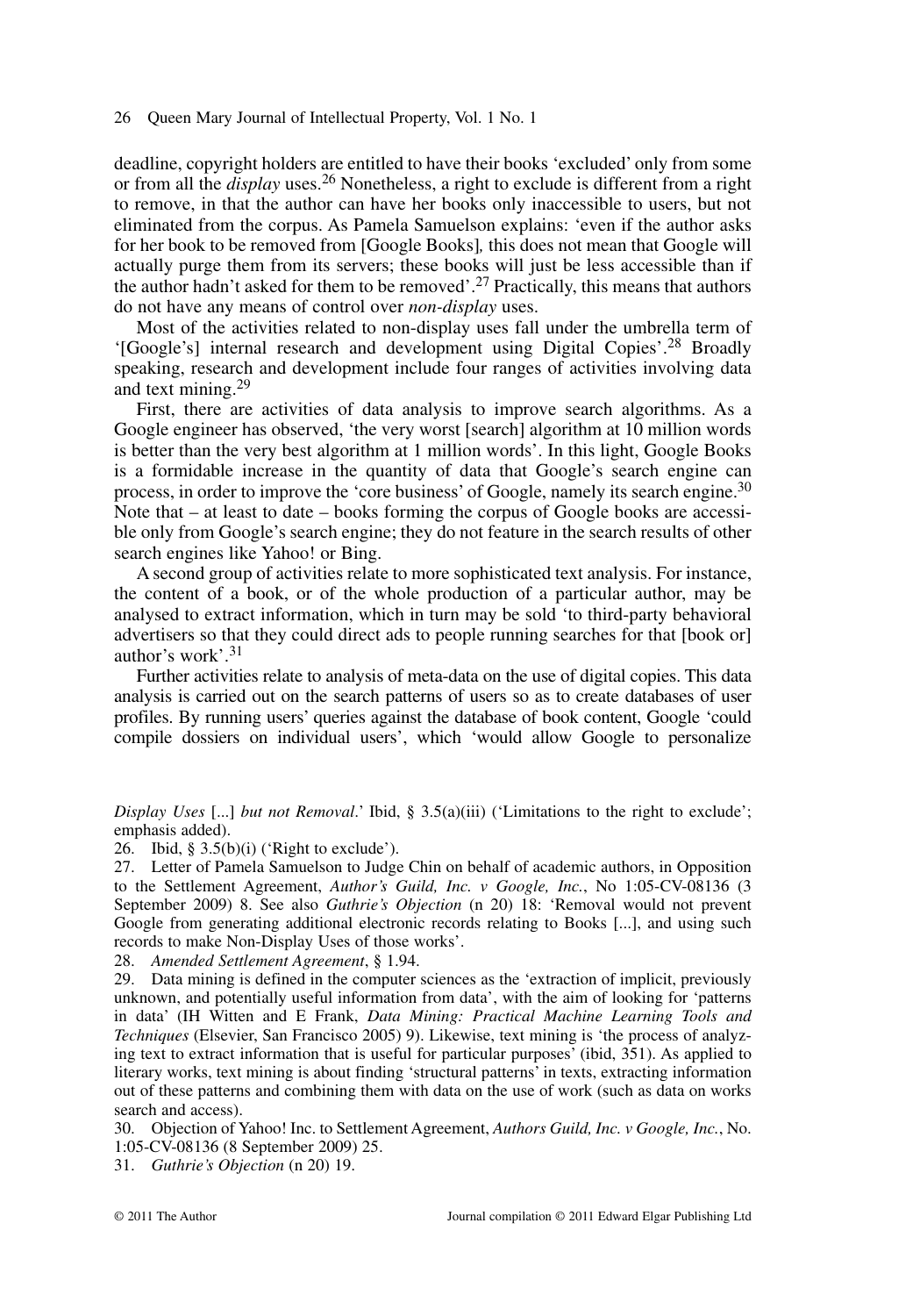advertisements to or aim products at specific users'.<sup>32</sup> Information about how many times a work is being searched, by whom it is searched, for how long it is browsed, or about the online communities that flourish around it, may be processed for numerous purposes, including behavioural analysis and personalized advertising.<sup>33</sup> Analysis of books' content, combined with processing of meta-data on the books' uses, may prove to be a powerful means for targeted marketing purposes.34

Fourth, non-display uses include a number of activities which are not directly functional in nature. In the language of the proposed Agreement, these latter uses fall under the definition of 'Non-Consumptive Research'. This is defined as 'research in which computational analysis is performed on one or more Books, but not research in which a researcher reads or displays substantial portions of a Book to understand the intellectual content presented within the Book'.<sup>35</sup> Contrary to what is commonly believed, the main research value of a corpus of millions digitized books does not consist only, and not primarily, in the ease of locating sources and information to be accessed by readers. As it has been straightforwardly pointed out: 'different from our current understanding of a library, this corpus of works would not be made available for the purpose of reading the works. Instead, this group of works is intended to be made available for computational analysis'.36 As opposed to the traditional research uses of books, this kind of uses which is based on computational analysis does not aim at either displaying the book or appropriating its content. It includes image analysis and text extraction,  $37$  textual analysis and information extraction,  $38$  linguistic analysis,<sup>39</sup> automatic translation,<sup>40</sup> and indexing and search.<sup>41</sup>

Under the proposed Agreement, only 'qualified users' will have access to the corpus of Google Books to conduct non-consumptive research, $42$  under a detailed

33. These uses raise specific privacy issues, which remain outside the scope of this article. For a summary of privacy-related issues, see Privacy Authors and Publishers' Objection to Proposes Settlement, *Author's Guild, Inc. v Google, Inc.*, No 1:05-CV-08136 (8 September 2009).

34. See H Barry, 'New Technological Uses', slides presentation, available at <http://www.law.berkeley.edu/institutes/bclt/statuteofanne/pdf/Barry.pdf>.

35. *Amended Settlement Agreement*, § 1.93 ('Non-Consumptive Research').

36. The Stanford University Libraries Amicus Letter in Support of the Settlement Agreement, *Author's Guild, Inc. v Google, Inc.*, No 1:05-CV-08136 (8 September 2009) 4.

37. 'Computational analysis of the Digitized image artifact to either improve the image (eg, de-skewing) or extracting textual or structural information from the image (eg, OCR).' *Amended Settlement Agreement*, § 1.93(a).

38. 'Automated techniques designed to extract information to understand or develop relationships among or within Books or, more generally, in the body of literature contained within the Research Corpus. This category includes tasks such as concordance development, collocation extraction, citation extraction, automated classification, entity extraction, and natural language processing', ibid, § 1.93(b).

39. 'Research that performs linguistic analysis over the Research Corpus to understand language, linguistic use, semantics and syntax as they evolve over time and across different genres or other classifications of Books*'*, ibid, § 1.93(c).

40. 'Research on techniques for translating works from one language to another', ibid, § 1.93(d).

41. 'Research on different techniques for indexing and search of textual content' ibid, § 1.93(e).

42. Ibid, § 7.2(b)(vi) ('Use for Non-Consumptive Research'). 'Qualified users' can only be

<sup>32.</sup> Memorandum of Amicus Curiae The Internet Archive in Opposition to Amended Settlement Agreement, *Author's Guild, Inc. v Google, Inc.*, No 1:05-CV-08136 (27 January 2010) 7.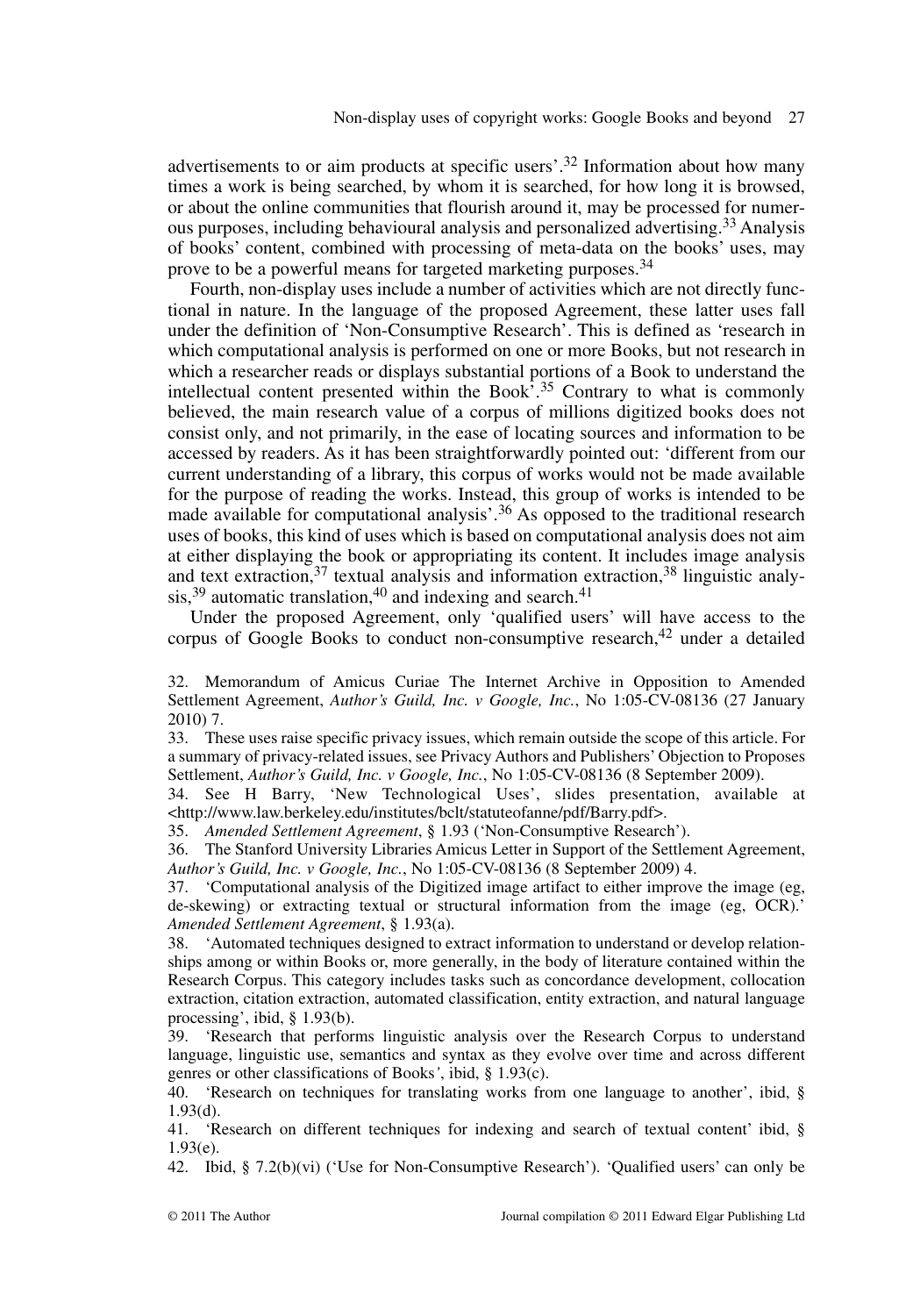series of limitations.<sup>43</sup> For instance, these users are allowed to publish their results or to exploit algorithms developed when performing research; they are, however, forbidden from using data extracted from the corpus of Google Books to develop commercial products or services that would compete with those offered by Google.44 As Pamela Samuelson rightly observes, the limitations over non-consumptive research 'will preclude [researchers] from becoming next-generation entrepreneurs capable of developing radically new information services arising from their non-consumptive uses of the [Google Books] corpus'.45 In our view, the Agreement designs a troubling deal between Google and the academic and research world: researchers are given access to a hugely valuable stock of data and Google has a monopoly over the incorporation of their research results into commercial products or services.

Computational analysis on a corpus of millions of books opens up possibilities that scholars can now only imagine. Inter-linguistical analysis may help refining techniques of automated translation. 'Associative' and 'taxonomic searching tools' may provide 'access to ideas more or less independent of the exact expressions of ideas across many texts'.46 Researchers may track and quantify 'influences', 'cultural exchanges' and the absorption of 'cultural values' from different areas of the world and can quantify phenomenon such as 'the evolution of grammar, collective memory, the adoption of technology, the pursuit of fame, censorship, and historical epidemiology'.<sup>47</sup> They may also compare and contrast 'contemporary views of events' and 'philosophies from different national and linguistic context'.48 In a way, works are no longer used *as* works, but as containers of data from which information is automatically extracted.

These techniques of automated text analysis as applied to a corpus containing virtually all the world's information are still in their infancy, and the possibilities that they will open up in the future are largely unforeseeable. To a distinguished classicist, 'the Google collection can be for us comparable to historical projects such as the Human Genome and the Sloan Sky Survey'.<sup>49</sup> And as is the case with these groundbreaking projects, the digitization of the world's books will certainly lead to unpredictable consequences for the method by which humankind will make use of works of literature and science. Similarly to what occurs with the Human Genome, here the only legal point is whether such a project, and the resulting uses, ought to be regulated or whether it should remain – as currently – the wild 'land of pioneers and of the long hunters'.<sup>50</sup>

non-profit researchers affiliated to a US university, research organization or governmental agency, or otherwise demonstrate 'that he or she [...] has the necessary capability and resources to conduct Non-Consumptive Research', ibid, § 1.123(a–d).

43. Ibid, § 7.2(d) ('Limitations to Non-Consumptive Research').

44. Ibid, § 7.2(d)(2)(vii–x).

45. Samuelson (n 11) 1353.

46. The Stanford University Libraries Amicus Letter (n 36) 5. The technique of extracting 'key ideas' from books is explained in BN Schilit and O Kolak. 'Exploring a Digital Library through Key Ideas', *Proceedings of the 8th ACM/IEEE-CS Joint Conference on Digital Libraries* (Pittsburgh, Pennsylvania, USA 16–20 June 2008), available at <http://sites.google. com/site/schilit2/fp035-schilit.pdf>.

47. J-B Michel et al., 'Quantitative Analysis of Culture Using Millions of Digitized Books', *Sciencexpress,* 10 December 2010 <www.sciencexpress.org>.

48. The Stanford University Libraries Amicus Letter (n 36) 5.

49. Letter from Gregory Crane to Judge Chin in Support of the Settlement Agreement, *Author's Guild, Inc. v Google, Inc.*, No 1:05-CV-08136 (7 August 2009) 1.

50. TJ Skeyhill *Sergeant York: Last of the Long Hunters*, quoted in JE Smith, *Reconstructing*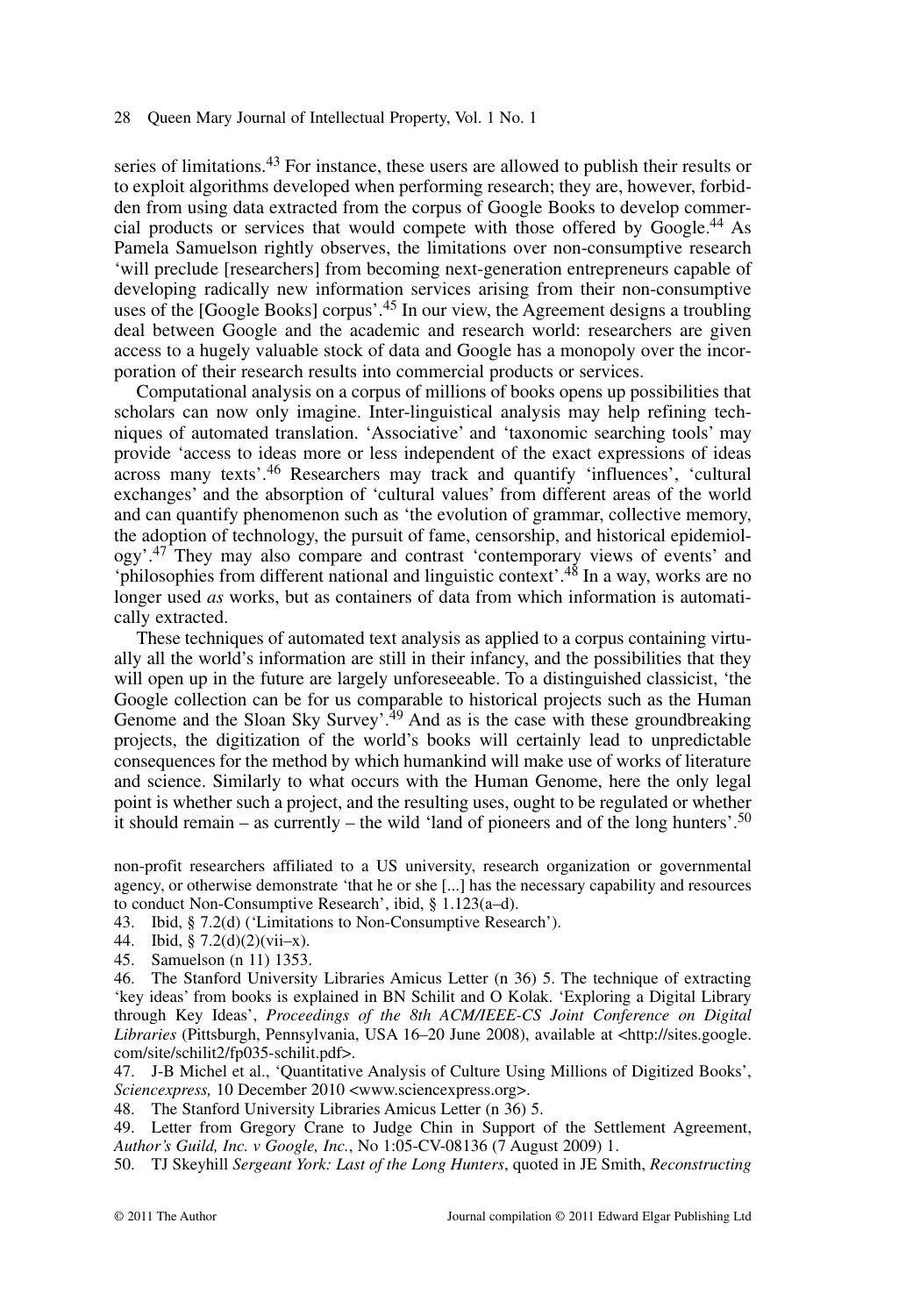In the following, we discuss the legitimacy of non-display uses in the light of the current US and European jurisprudence.

## **2 How US and European jurisprudence (would) deal with non-display uses**

The legitimacy of non-display uses has as yet been neither properly tested by courts nor reviewed by scholars. In fact, many scholars have commented on whether the activities carried out within the Google Books project are covered by the fair use defence under US law.<sup>51</sup> In their majority, scholars argue that scanning (and OCR-ing) for purposes of indexing and search is fair use, and this is also considered to be the most probable judicial ruling, should the case *Authors Guild v Google* ever come to a conclusion in court.<sup>52</sup>

One might also argue that the making of non-display uses on copyright-protected works is inevitable in the age of the internet. For instance David Drummond, Chief Legal Officer of Google, describes Google's activity as doing for books what it is commonly done for any other resources on the web, namely 'making copies and indexing the text to make it searchable'. He adds: '[t]oday it is understood that the act of copying the web to index it is a fair use under our nation's copyright laws. Fair use is the very reason search engines exist'.<sup>53</sup> Although in Drummond's testimony there is no mention of non-display uses, his argument may find support both in the jurisprudence and in the common practice. After a work is being scanned and OCR-ed, it is difficult, if not impossible, to draw a clear line between what is necessary for making the work accessible through searching and what exceeds this purpose. As a consequence, it might be argued that any such uses should be *prima facie* permitted, unless they cause harm to an author's economic or moral rights.

Yet, the point is that 'indexing and search' is neither the only nor perhaps the most relevant purpose for which works are scanned and OCR-ed. Most of the activities that fall under the umbrella term of non-display uses do not relate to indexing and search. What does data mining and computational text analysis have to do with the purpose of indexing a work and making it searchable to users? Are *all* such activities covered by the fair use defence?

To Pamela Samuelson, who first drew attention to the relevance and legal implications of non-display uses,  $54$  Google could have a plausible fair use defence for these uses too. This is because 'non-display uses of the [Google Books] corpus would likely result in advancing knowledge and/or in the creation of new non-infringing works of authorship, such as new tools to aid in the translation of texts from one language to

*the American Historical Cinema: From Cimarron to Citizen Kane* (The University Press of Kentucky, 2006) 240.

51. USC 17, § 107.

52. Such a ruling will pave the way, at least in the US, to mass digitization projects, which base their activity on scanning and OCR-ing non-digital documents.

Pamela Samuelson writes: 'In February 2006, I hosted a workshop of about 15 copyright professors to discuss Google's fair use defense in the *Authors Guild* case*.* The general consensus at that meeting was that this fair use defense was likely to succeed'. Samuelson (n 11) 1314 (footnote 33).

53. Testimony of David Drummond, Senior Vice President of Corporate Development and Chief Legal Officer, Google Inc., Before the House Committee on the Judiciary, Hearing on 'Competition and Commerce in Digital Books', 10 September 2009, 2.

54. See papers and presentations on the Google Books case at <http://www.ischool.berkeley. edu/~pam>.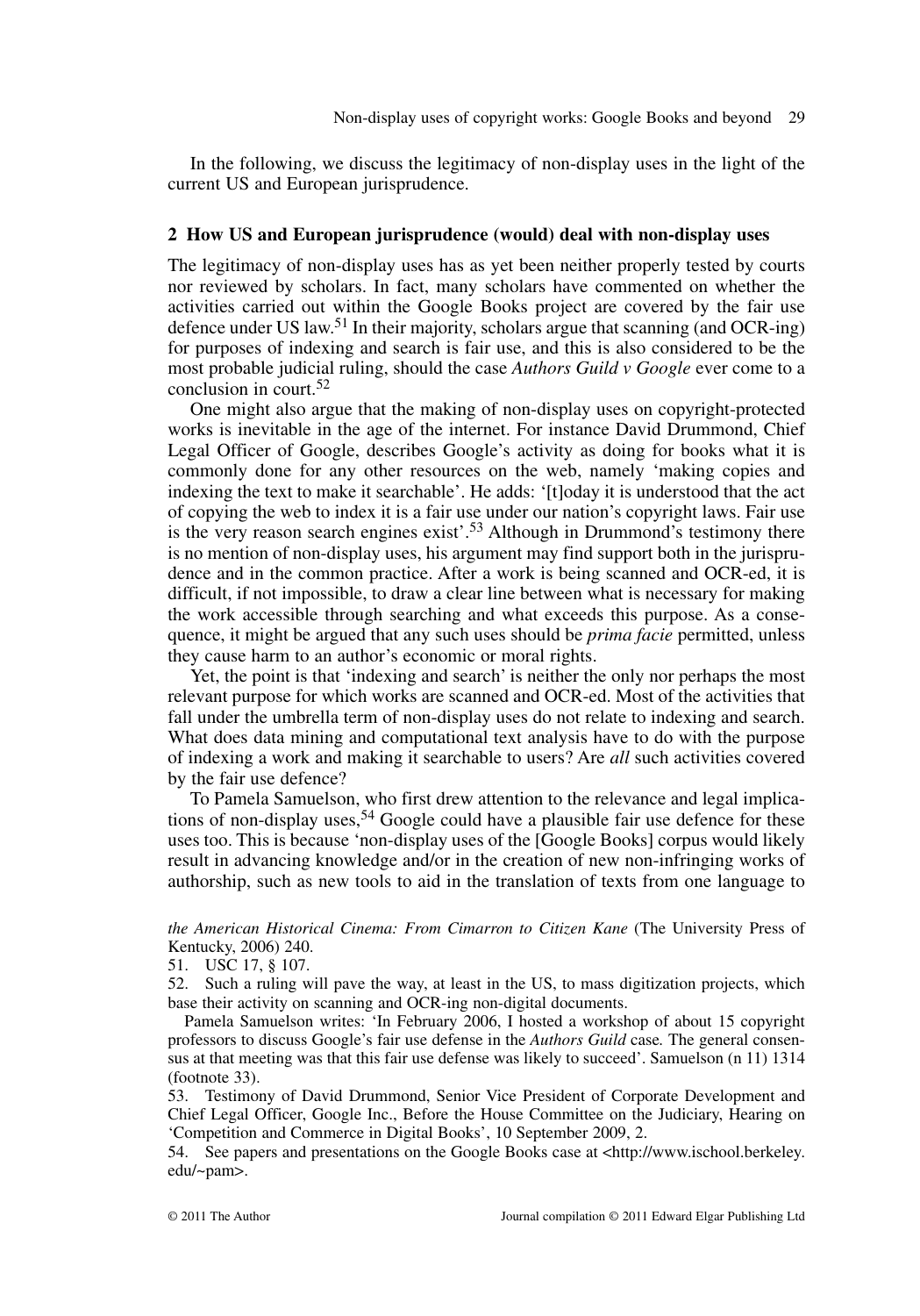another'.55 These uses would be 'transformative' under the conditions established by the American jurisprudence,<sup>56</sup> and as such 'are unlikely to bring about any harm or potential harm to the market for the underlying work'.<sup>57</sup>

Although non-display uses in mass digitization projects have not yet been brought to, and examined by, American courts, the finding of fair use might be supported by a line of cases on internet search engines. In *Kelly v Arriba Soft Corporation*, <sup>58</sup> the appeal court found that the creation of thumbnails of in-copyright works passed the fair use test and qualified as a permissible transformative use. In determining whether Arriba's use of the images was transformative, the court found that the use had merely to supersede the object of the original pictures or add a further purpose or different character to the pictures. Following this test, the court found that Arriba's use of Kelly's images as thumbnails was transformative.<sup>59</sup> A similar holding was made in two other cases on the reproduction of images by a search engine for purposes of searching and indexing.<sup>60</sup> Yet, in none of these cases have uses exceeding the purpose of indexing and searching been examined, as is the case with most of the non-display uses carried out by Google.

However, a case which has many similarities with Google's non-display uses has been recently discussed in the US. In *iParadigms*, the storage and processing of students' courseworks by an online service for detecting plagiarism was found to be a fair use.61 In particular, the appeals court upheld the district court's decision by taking the stance that archiving the student works for the automated evaluation of originality of other student's works did not infringe copyright. This applied irrespective of the fact that iParadigms was carrying out a commercial operation.<sup>62</sup> Rather, the court found the use in question to be transformative on the basis that the use of the papers was made 'for an entirely different purpose [from the original], namely, to prevent plagiarism and protect the students' written works from plagiarism'.63 This use of the

- 55. Samuelson (n 11) 1363 (footnote 280).
- 56. *Campbell v Acuff-Rose Music, Inc.,* 510 US 469 (1994)*.*
- 57. Samuelson (n 11) 1363 (footnote 280).
- 58. 336 F 3d 811(CA9 2003).

59. The Court affirmed the position earlier adopted in *Campbell v Acuff-Rose Music, Inc.*, 510 US 569, 579, 114 S Ct 1164, 127 L Ed 2d 500 (1994). However, see *contra: Infinity Broad. Corp. v Kirkwood*, 150 F 3d 104, 108 (2d Cir 1998) (the retransmission of a radio broadcast over telephone lines is not transformative); *UMG Recordings, Inc. v MP3.com, Inc.,* 92 F Supp 2d 349, 351 (SDNY 2000) (the reproduction of an audio CD into a computer MP3 format does not transform the work); *Los Angeles News Serv*., 149 F 3d at 993 (reproducing news footage without editing the footage was not found to constitute a transformative use).

60. These are *Field v Google* 412 F. Supp 2d 1106 (D Nev 2006) and *Perfect 10 v Google* 416 F Supp 2d 828 (CDCa 2006) (*affirmed in part, reversed in part sub nom Perfect 10 v Amazon.com,* 487 F 3d 701 (9 Cir 2007)). For a critical discussion of these cases see R Jeweler, 'Internet Search Engines: Copyright's "Fair Use" in Reproduction and Public Display Rights', CSR Report for Congress, 12 July 2007. On the applicability of this line of cases to the Google Books case see H Travis, 'Google Book Search and Fair Use: iTunes for Authors, or Napster for Books?' (2006) 61(601) University of Miami Law Review 628, and M Sag, 'The Google Book Settlement and the Fair Use Counterfactual' (2010–11) 55(1) NYL Sch L Rev. Even though a finding of transformativeness will outweigh the fact that a use is commercial, uses that are exploitative in nature will not be considrerd fair; *Kelly* instructs that a use made to directly promote the services provided by the secondary user will be exploitative. See Kelly (n 58) 818. 61. *AV et al. v iParadigms*, LLC, 562 Federal Reporter, 3d Series [2009], 630–47.

- 62. Ibid, 638–39.
- 63. Ibid, 638 citing the district court decision.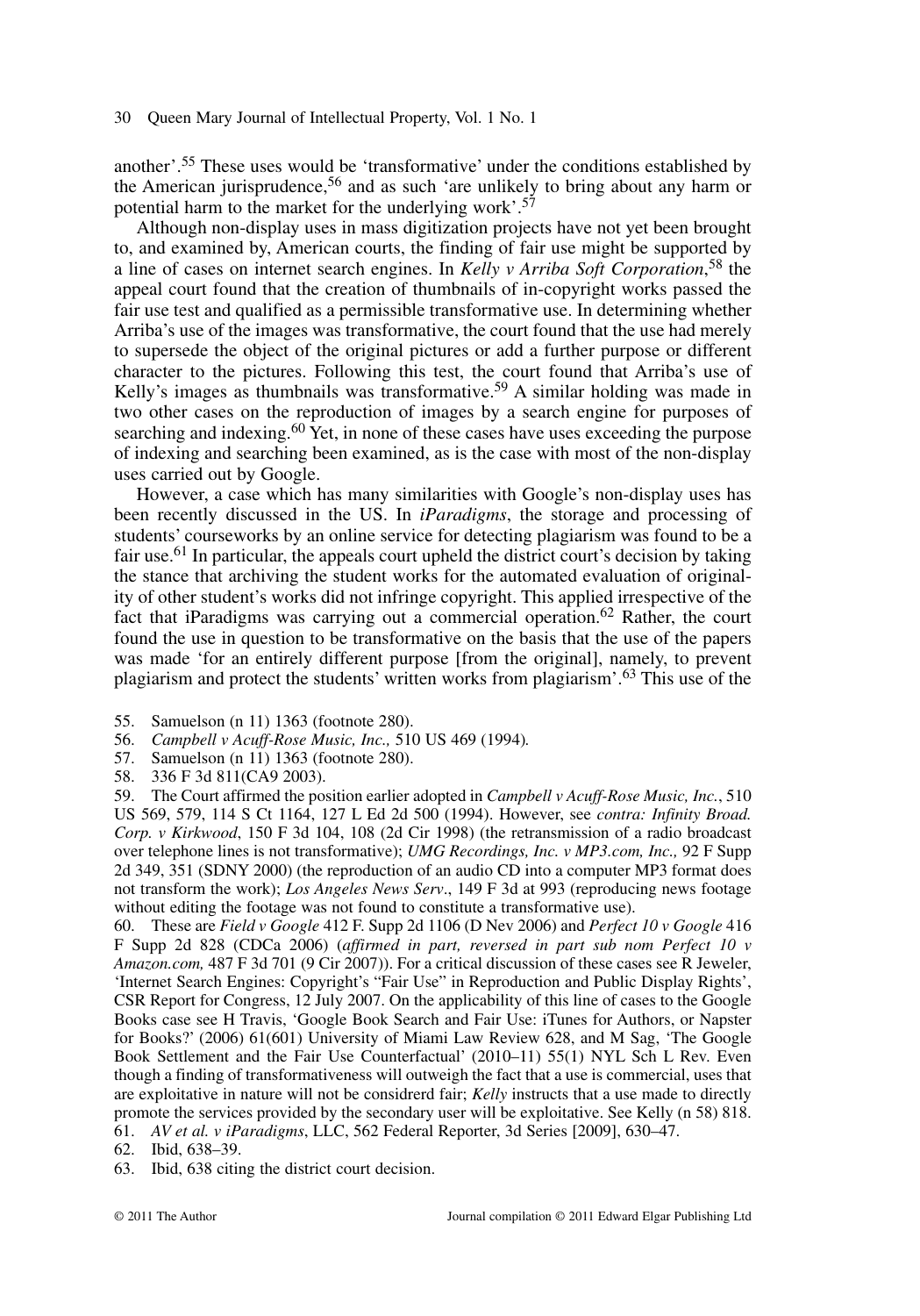student works 'did not impair the market value'  $-$  if any  $-$  'for high school term papers and other such student works'.<sup>64</sup> The fact that there was no substantial alteration to the original works was not found as a barrier of establishing transformativeness in the use.<sup>65</sup>

If such broad interpretation of transformativeness is adopted, it is easy to predict that many non-display uses will benefit from a fair-use defence in American courts. Certainly, given the international dimension of the Google Books case, considering this case only through the lens of the US copyright doctrine is too restrictive. A project like Google Books is by definition transnational, not only in the sense that a digital library on the internet is accessible from everywhere in the world, but also in the sense that books in the corpus come from different languages and traditions and cover virtually all the world's cultural heritage. As a matter of fact, the activities underlying the Google Books project are less likely to be permitted in Europe,<sup>66</sup> and they have actually been found infringing in France.<sup> $67$ </sup> Although the French decision did not discuss non-display uses, it seems that the activities ranged under this umbrella term have little hope of finding a plausible defence in that jurisdiction.<sup>68</sup> This is because, under European jurisdictions, unauthorized reproduction of the whole work has no *passe partout* defence comparable to that of American fair use. Defences such as that for private copying or for reproduction for educational purposes apply neither to public commercial ventures, such as Google Books, nor probably to the making of digital libraries in general.<sup>69</sup> In the UK, the defence of fair dealing is too narrow in scope to cover massive reproduction of copyright works for purposes of automatic search and indexing.70 Non-display uses of digital copies inevitably require the reproduction of the whole work – not only as obvious prerequisite (a 'copy' must initially be made), but as condition for these uses as such (permanent and/or temporary copies of the work are repeatedly made in the course of the automated processing). Therefore, if the initial copy made is the result of unlawful reproduction, the legitimacy of every other subsequent act made in respect of that copy is tainted by the unlawfulness of the first act and may be infringing – according to the principle flowing from the Roman maxim: *fraus omnia corrumpit*.

64. Ibid, 636.

65. Ibid, 639.

66. See P Ganley, 'Google Book Search: Fair Use, Fair Dealing and the Case for Intermediary Copying', Working Paper, 13 January 2006, available at SSRN: <http://ssrn.com/abstract= 875384>, 17–21.

67. *Editions du Seuil et autres c Google Inc et France*, Tribunal de grande instance de Paris 3ème chambre, 2ème section Jugement du 18 décembre 2009.

68. Needless to say that any decision in a jurisdiction other than the US will not affect nondisplay uses, as far as they are carried out on digital copies stored on servers located in the US. In other words: no non-US court can prevent Google from making non-display uses of the copies stored in their servers – and probably not even from continuing scanning and OCR-ing non-US books within the US territory.

69. See Directive 2001/29/EC of the European Parliament and of the Council of 22 May 2001 on the harmonization of certain aspects of copyright and related rights in the information society, OJ L 167/10, 22.6.2001, Arts  $5(2)(b)$  (reproduction for private use) and  $5(2)(c)$  (reproduction made by publicly accessible libraries, educational establishments or museums). For an overview of the copyright limitations available in the context of digital libraries see M Ricolfi 'Digital Libraries in the Current Legal and Educational Environment: a European Perspective', in L Bently, U Suthersanen and P Torremans (eds), *Global Copyright: Three Hundred Years since the Statute of Anne, from 1709 to Cyberspace* (Elgar 2010), 216–29.

70. Copyright, Designs and Patents Act 1988, ss 29–30. See Ganley (n 56) 21 ('none of the fair dealing categories fit: using a searchable electronic index of works for "informational" purposes is simply not an exempted category of use').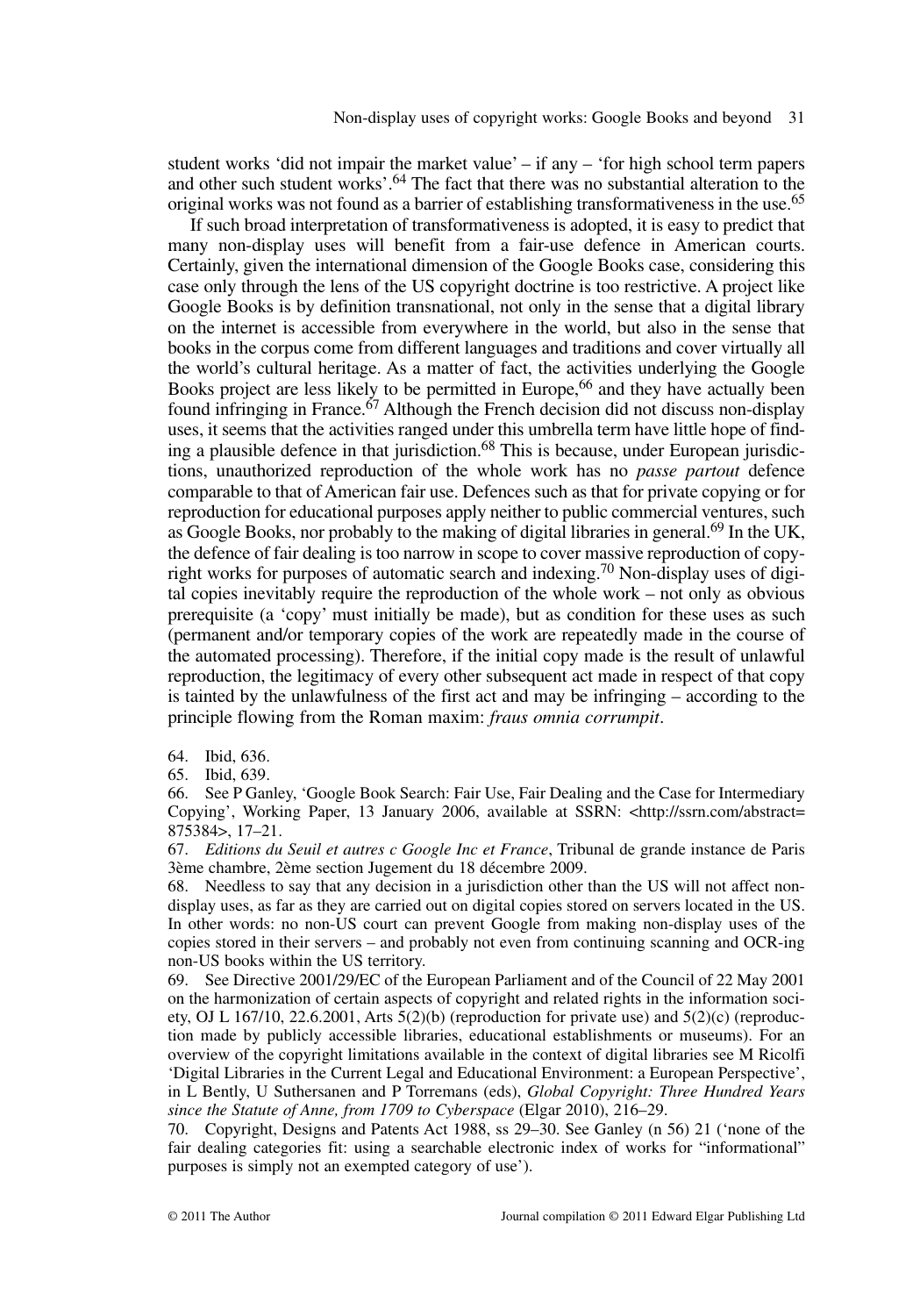## **3 Copyright-irrelevant uses? Views from the copyright field**

The current jurisprudence seems to design a legal paradox: while invasive and economically significant activities on copyright works, such as those of data mining, are likely to be exempt from infringement, an act of reproduction that might be potentially innocent is, at least in Europe, straightforwardly infringing, irrespective of its aim and purpose. In our view, both sides of this paradox lead to legally uncertain conclusions. This is because the fact that works are not displayed to the public cannot sufficiently establish that all activities falling under the umbrella term of non-display uses are copyright irrelevant. At the same time, determining the lawfulness of an act of reproduction requires an examination of the *purpose* for which the copy was made. Indicative in this respect is the fact that, even though reproduction is an exclusive right under every jurisdiction, acts of reproduction may escape liability on the basis of their purpose.

To determine the legitimacy of non-display uses, it is essential to review the arguments that may support the view that non-display uses should be put under rightholders' control, as well as those opposing this view.

## *(a) Work as object of property (and counter-arguments)*

Some authors objecting the Google Books Settlement Agreement<sup>72</sup> view non-display uses as a very lucrative market which is still in its infancy, or, otherwise put, as 'the very core of Google's powerful revenue engine'.73 To them, this market will determine 'both how authors' creative works will be exploited and how authors will be compensated'.74 In this light, granting Google an irrevocable licence to exploit such uses is just 'grossly unfair to authors'.<sup>75</sup> Certainly, these new uses generate a 'value' over which many parties have a legitimate claim. It is not clear on which grounds all the value should be appropriated by one party only, namely the 'user'! Moreover, the pro-authors' argument finds an orthodox justification in the copyright discourse, according to which rights should extend to all economically valuable uses of the work. This prescription is considered to be consistent with the very purpose and logic of copyright, which is that of enabling authors' works to reach the widest possible audience. As Paul Goldstein classically puts it: 'the best prescription for connecting authors to their audience is to extend rights into every corner where consumers derive value from literary and artistic works<sup> $76$ </sup> On this basis, it can be argued that authors have a right in all uses of their works from which value can be derived, and these are not necessarily uses which display the content to the public. For instance, in relation to uses of data about books' uses – who reads them, where they are read, what keywords are searched for, and in what context – it has been argued that the author may have a legitimate entitlement to participate in the economic value that is derived from their exploitation. This is because, as the former CEO of Napster, Hank Barry, has put it, increasingly a work of authorship is not only an 'object' but a *shared* object, that is 'a powerful social connector' which is, or has the potential to be, a 'node' or a

71. See for instance the list of exceptions to the reproduction right enumerated under Article 5 of Directive 2001/29/EC.

76. P Goldstein *Copyright's Highway: from Gutenberg to the Celestial Jukebox*, rev edn (Stanford University Press 2003) 216.

<sup>72.</sup> See *Guthrie's Objection* (n 20).

<sup>73.</sup> Ibid, 12

<sup>74.</sup> Ibid, 20.

<sup>75.</sup> Ibid.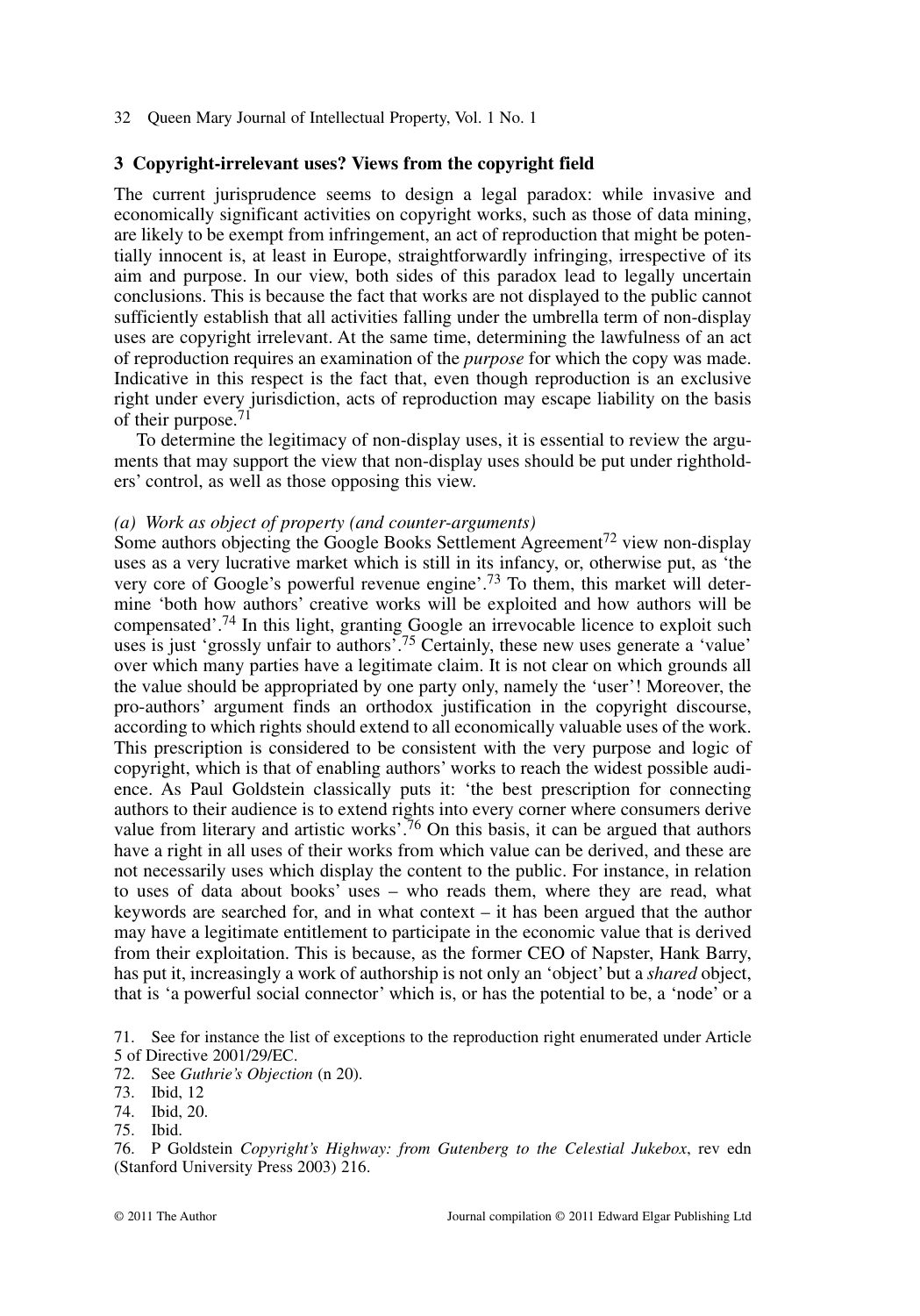*locus* for online communities, the latter being 'powerful generators of money'. If this is the case, then an author should have a right to 'participate in the economic benefit of a community formed around [her] work'.<sup>77</sup>

This 'expansive' approach to copyright has become a source of criticism.<sup>78</sup> As far as non-display uses are concerned, one might argue for instance that the beneficial effects of having works easily retrievable and accessible outweigh the alleged unfairness to authors. This argument could find a public interest basis, but also be supported from the narrower viewpoint of authors and rightholders. Indexing and search in large databases could bring back to life works that lay forgotten on libraries' shelves and were out of print. Algorithms may enable the meeting of works with potential readership. Personalized advertising and behavioural analysis are essential ingredients in order to exploit the potential of the web as a distribution system. This model promises to 'match geographically dispersed buyers to a product of their choice efficiently', in all the cases where 'the limited demand for each individual title would not have proved to be sufficient under the old distribution model'.79 In this light, one might conclude that non-display uses are as necessary in the web-based distribution as packaging and shipping was in the old distribution model. In the prospect of an unprecedented availability of works to the benefit of both the authors and the public, it would be more efficient to leave, as packaging and shipping were and still are non-display uses outside the author's control.

However illuminating might be the comparison of the new and old worlds, the utilitarian approaches do not help much in finding a sound regulatory principle for nondisplay uses. As a matter of fact, it is difficult to see how the chimerical 'right balance' between authors and users could be substantiated by sheer reference to works as values and to works' uses as appropriation of values.<sup>80</sup> Obviously, by not being regulated, the value generated by non-display uses is entirely appropriated by users, or rather by the only user which has currently both the know-how and the resources to exploit them, namely Google. Is this a welcome outcome of the counter-proprietary argument? In spite of the declared aim of 'striking the right balance' between authors and users, a value-based approach may be unfit to provide guidance in determining the scope of, respectively, authors' and users' rights over non-display uses.  $81$ 

## *(b) Work as communicative act*

Under a more consistent approach, a work of authorship is primarily an act of communication, in the sense that it bears a speech addressed by an author to the public by

77. Barry (n 34).

78. See generally Netanel (n 15) 154–68 (criticizing the 'proprietarian' argument).

80. For a critique of a value-based view of copyright, see A Drassinower 'From Distribution to Dialogue: Remarks on the Concept of Balance in Copyright Law', (2009) 34(991) The Journal of Corporation Law 999–1002.

81. Ibid, 1001: 'To be sure, the struggle for value between authors and users is a sociological fact, and an obvious one at that. The problem, however, is that once copyright law is understood as a balance preoccupied with sheer and mere value, it cannot account for itself as a practice providing the basis for a specifically juridical resolution of this struggle. Framed as a balance, copyright law becomes nothing more than a distributive mechanism, on the one hand designed to achieve a balance between authors and users, yet on the other unable to make the *qualitative distinctions* necessary to get the entire balancing process going in the first place'.

<sup>79.</sup> Memorandum of Amicus Curiae Open Book Alliance in Opposition to the Proposed Settlement Agreement, *Authors Guild, Inc. v Google, Inc.*, No 1:05-CV-08136 (4 September 2009) 4.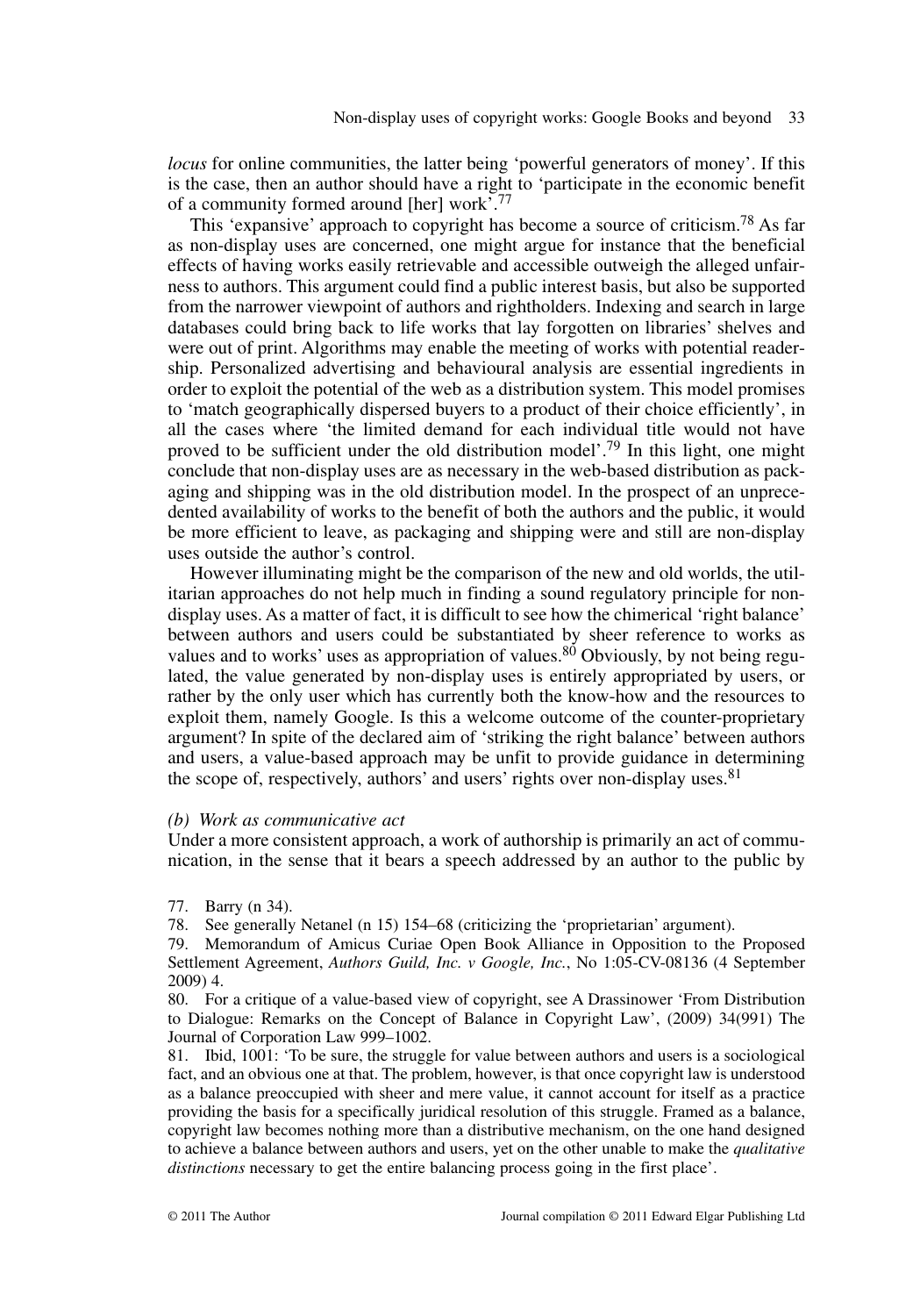means of an intermediary.82 From this perspective, the author–user relationship is not a struggle in view of appropriating value but rather an ongoing dialogue between collaborative parties. $83$  The use of a work may be restricted not on the basis that it results in a misappropriation of value, but on the ground that it encroaches on an act of communication between the author and the public. As a consequence, an act is restricted either when it forces an author to speak against her will, as is the case with unauthorized publication, $84$  or when it otherwise interferes with the modalities chosen by the author to speak to the public.<sup>85</sup> To what extent do non-display uses encroach on the communicative act in which the work consists?

It is worth noting that the right to communicate the work to the public (via publication, reproduction, distribution or otherwise) is necessarily an *exclusive* right under this approach. This is because the act of communication implies that the intermediary (e.g. the publisher) speaks to the public in the name of the author, and this can only be done through an explicit mandate of the author. Otherwise put, an author does not merely have a right to be compensated for the use that the intermediary makes of her work but, more importantly, an exclusive right to choose *who* is authorized to speak *in her own name*. This means that no intermediary can speak in an author's name on the sole ground that he is not causing any harm – or that he is even bringing about advantages – to the author.

So, whereas some may see non-display uses as not harmful to authors, these uses could have some unprecedented impact upon the way the author's word is delivered to the public. Despite the fact that the work as such is not displayed, it may be indexed or appear as the result of search queries in an environment becoming more and more shaped by search algorithms. In this light, non-display uses will increasingly determine the *context* in which works will be communicated to the public. The absence of any control over non-display uses might result, for example, 'in advertisements being positioned next to or associated with authors' work in ways that are objectionable, offensive, or harmful to the author'.<sup>86</sup> Automatic associations may be generated as effect of 'groups attempting to create a false appearance of endorsement'.<sup>87</sup> More subtly, behaviours of groups of readers which use an author's work for own purposes, for instance to support own political views, may influence algorithms so that the author will be automatically associated with those views.

While the practice of misleadingly appropriating authors and works for political or ideological aims – a practice which we may term 'author squatting' – is as old as

83. As shown by Drassimower (n 80).

84. See Kant's argument (the unauthorized reprinter speaks in the author's name without the author's consent) and Drassinower (copyright infringement as 'compelled speech').

85. The so-called moral right of integrity flows from this understanding of the work as communicative act. In the wording of the Berne Convention, the right of integrity is defined as 'the right [...] to object any distortion, mutilation or other modification of, or other derogatory action in relation to, the [...] work, which would be prejudicial to [the author's] honour or reputation' (Berne Convention for the Protection of Literary and Artistic Works, 1886 as amended, Art 6 bis).

86. *Guthrie's Objection* (n 20) 19.

87. Ibid.

<sup>82.</sup> This approach is based on Kant's argument on unlawful book reprinting. See ibid, 1002. See also A Drassinower, 'Authorship as Public Address: On the Specificity of Copyright vis-àvis Patent and Trade-Mark' (2008) 1 Michigan State Law Review 1999; M Borghi, 'Copyright and Truth' (2011) 12 Theoretical Inquiries in Law 1.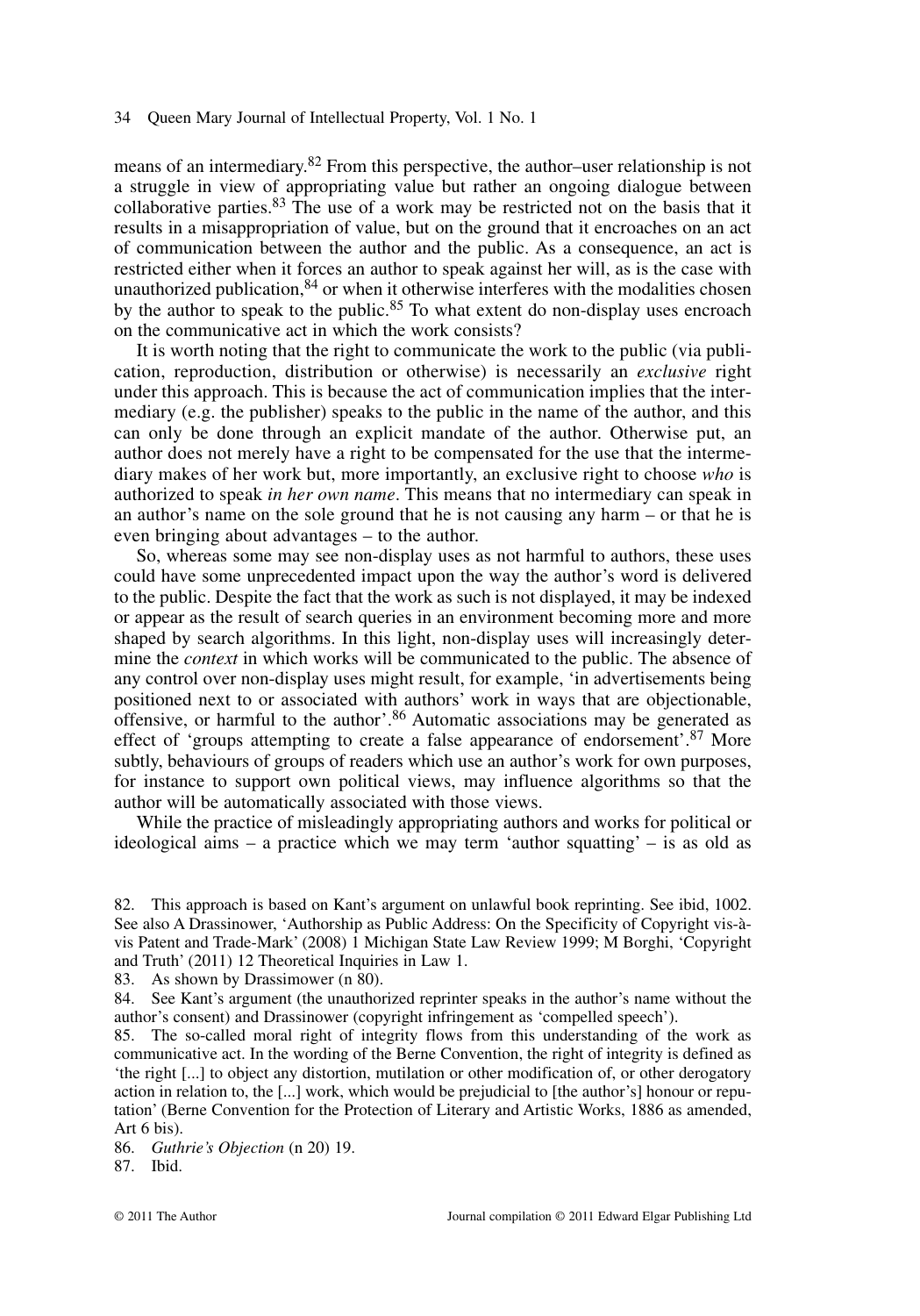humankind,<sup>88</sup> its use as a source of information to produce automatically generated associations is brand new. In this respect, computational analysis of language, coupled with aggregated data mining, may associate an author with other authors, products, or even 'ideas' *independently from their expression*. In a 'reading environment' determined by non-display uses, for instance, a book might not be available for viewing and reading, but users might catch its 'key idea' as extracted via automatic text processing; they might even be readdressed to authors which allegedly share 'similarities' or even 'similar ideas' based on associative and taxonomic data analysis.89 A work which has been searched may not be available for viewing, or may be available only upon payment, but the search engine may still provide users with any sort of proxies – spanning from snippets, quotes, cross-referencing, or even 'key ideas'. This means that, irrespective of whether the work as such is displayed by the intermediary, or is only made searchable by it, computer-generated associations may deeply interfere with the modalities chosen by the author to communicate her work to the public.

## *(c) Work as manifestation of personality – and the use thereof*

Apart from the impact on the way in which the work is communicated, an author may not be content with certain uses of her work. For instance, an author may be uncomfortable with the automated processing of her work for the extraction of information over the work's access and use, or for the development of commercial products. She might also find that automated textual analysis applied to her work is detrimental to her dignity as author, or, simply, that this kind of automated processing of human language is contrary to her principles as author. A poet might find the use of her words as 'semantic units' in the context of computational linguistic analysis disturbing, simply because she believes that words are not to be 'used' in this way. Similarly, a philosopher might object to the automatic extraction of ideas from her books, on the very simple ground that, as Charles Dickens masterfully expressed, 'an idea, like a ghost, must be spoken to a little before it will explain itself'.

The point here is whether an author has a legitimate claim to oppose such uses on the ground of own judgement and beliefs. Certainly, a claim of this kind can be substantiated only on the assumption that an indissoluble link exists between the author and the work, so that the first is – to a certain extent – entitled to oppose certain uses of the latter once it has been released to the public. The personality right theory provides support to this argument.

The assumption of author's rights under the umbrella of personality rights is commonly referred to Hegel.<sup>90</sup> In fact, Hegel explicitly treats the legal meaning of the 'products of the intellect' under the heading of 'goods, or rather substantive determinations [...], which constitute my own person and the universal essence of my selfconsciousness in the deepest sense<sup> $91$ </sup> Contrary to what is sometimes superficially reported, this does not mean that the work should be seen as an 'expression' or even as an 'emanation' of 'the author's personality', as would be – legally speaking – the 'smell of landfill gas and litter [...] emanating from domestic waste'.<sup>92</sup> The author is

91. Ibid, § 66.

92. *Blackburn v ARC Ltd* [1998] Env LR 469.

<sup>88.</sup> On the use and abuse of classical authors by totalitarian regimes see H Arendt, *The Origins of Totalitarianism* (New York, Harcourt Brace & Company 1951).

<sup>89.</sup> As illustrated in Schilit and Kolak (n 46).

<sup>90.</sup> See GWF Hegel, *Grundlinien der Philosophie des Rechts*, § 43 and 68–9. See also GWF Hegel, *Die Philosophie des Rechts. Vorlesung von 1821/22*, § 68–9.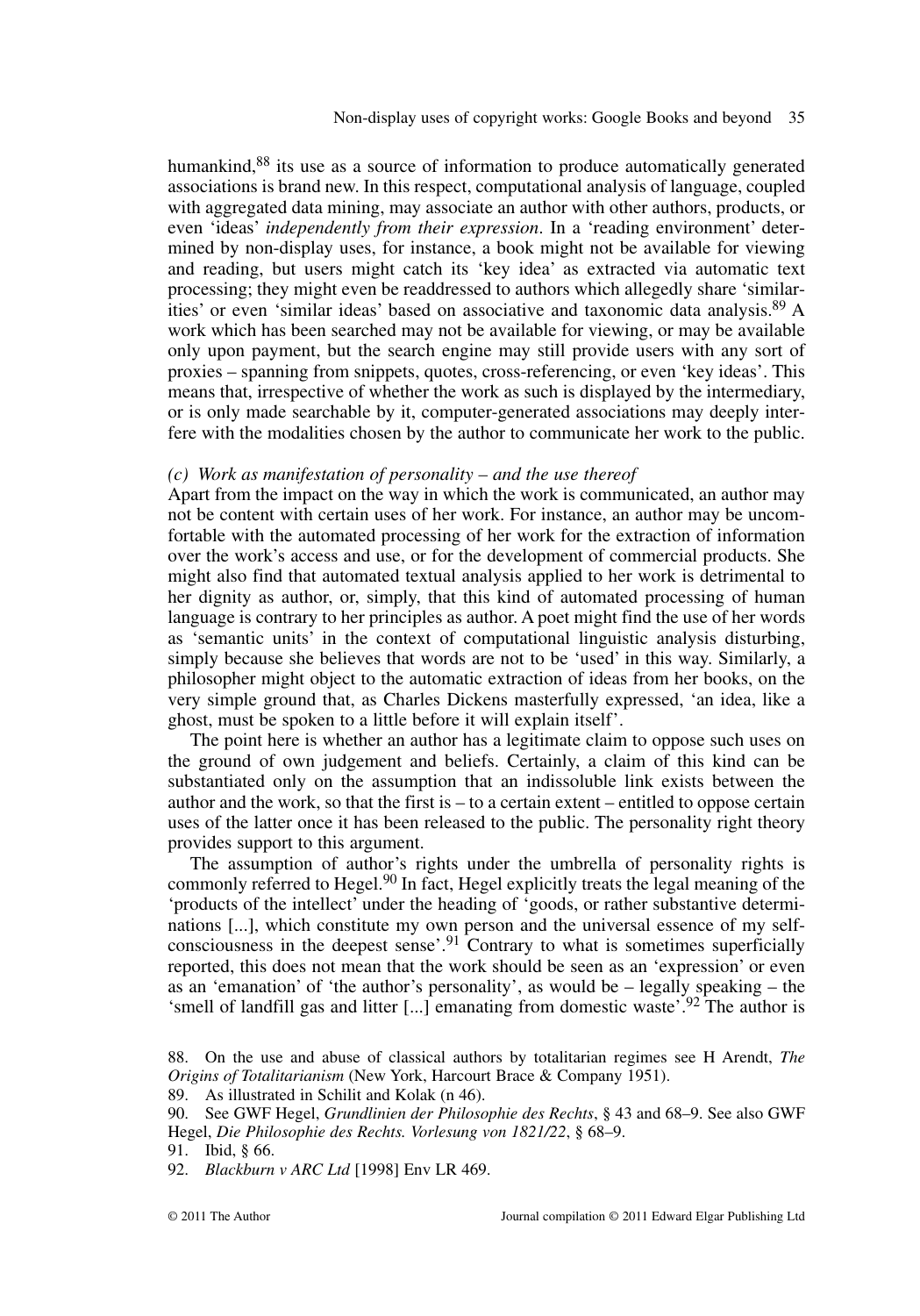not the 'owner' of her 'emanations' in the way that people are holders of any smells emanating from their own properties. For Hegel, 'personality' is not an empirical concept describing a sort of 'internal sphere' as opposed to external manifestations thereof; it is a purely abstract concept which defines the human being in its capacity to *possess* rights, and not only to be subject of legal relationships.<sup>93</sup>

Accordingly, when it comes to 'things' which have an existence as such but, at the same time, are substantial determinations of one's own personality, the question arises as to whether, and to what extent, these 'things' maintain a link with the person once they are separated from it and, so to speak, attain a life on their own. So, for instance, when an author alienates the work (or a copy thereof) to a buyer, the latter comes into possession of both 'the possibility [...] to appropriate the thoughts that are communicated through it' and of 'the universal way and manner to express oneself in the same way'.94 However, while the buyer acquires whole possession of the first possibility, as it constitutes 'the sole destination and the value' of an object such as a literary work, she has no right to make use of the second element, namely the power to 'produce the work in the same way'. This latter is a special kind of use which is 'different and separate from the use to which the object was directly appointed'.95 The purpose of publication is therefore to enable other human beings to appropriate the author's thoughts; it is not that of facilitating the reproduction of the work in the same way. 96

While this argument has so far provided the justification for the reproduction right, it may also form the justificatory ground for restrictions on other uses of the work which are unrelated to the use to which the work was directly appointed. Otherwise put, it could justify a right of the author to have her work used in the context of content appropriation but not for purposes disconnected from this one, since other purposes could come in conflict with the inherent purpose of the work. In this light, the fact that reproduction has been so far the only meaningful case of a use not related to the intended function of the work does not mean that this should remain the *only* restricted use of an author's work.

The non-display use of digital works is a new technologically empowered activity that does not seem to relate to the inherent purpose and function of works, namely content appropriation. At the same time, it does not feature in the list of restricted acts as reproduction is, probably due to the fact that copyright doctrine has not so far encountered anything analogous to this kind of use. In the next part we discuss these issues with a view to defining a regulatory principle for non-display uses.

- 93. *Grundlinien*, § 36.
- 94. Ibid, § 68.
- 95. Ibid, § 69.

96. This argument resounds with the idea-expression dichotomy, as firstly discussed by Fichte in his booklet on *Proof of the Illegality of Reprinting* (1793): 'By purchasing the book, we acquire the possibility of appropriating the author's ideas […] What, on the other hand, can absolutely never be appropriated by anyone else, is the form of the ideas, the combination in which, and the signs through which they are presented' (JG Fichte, 'Proof of the Unlawfulness of Reprinting (1793)', transl M Woodmansee, in L Bently and M Kretschmer (eds), *Primary Sources on Copyright (1450–1900)* <http://www.copyrighthistory.org>. For a discussion see M Borghi, 'Owning Form, Sharing Content: Natural-Right Copyright and Digital Environment', in F MacMillan (ed.), *New Directions in Copyright Law*, vol. 5 (Elgar 2007), 197, 205–211. Compare also A Drassinower, 'A Right-Based View of the Idea/Expression Dichotomy in Copyright Law' (2003) 16 Can. J.L. & Jurisprudence 3.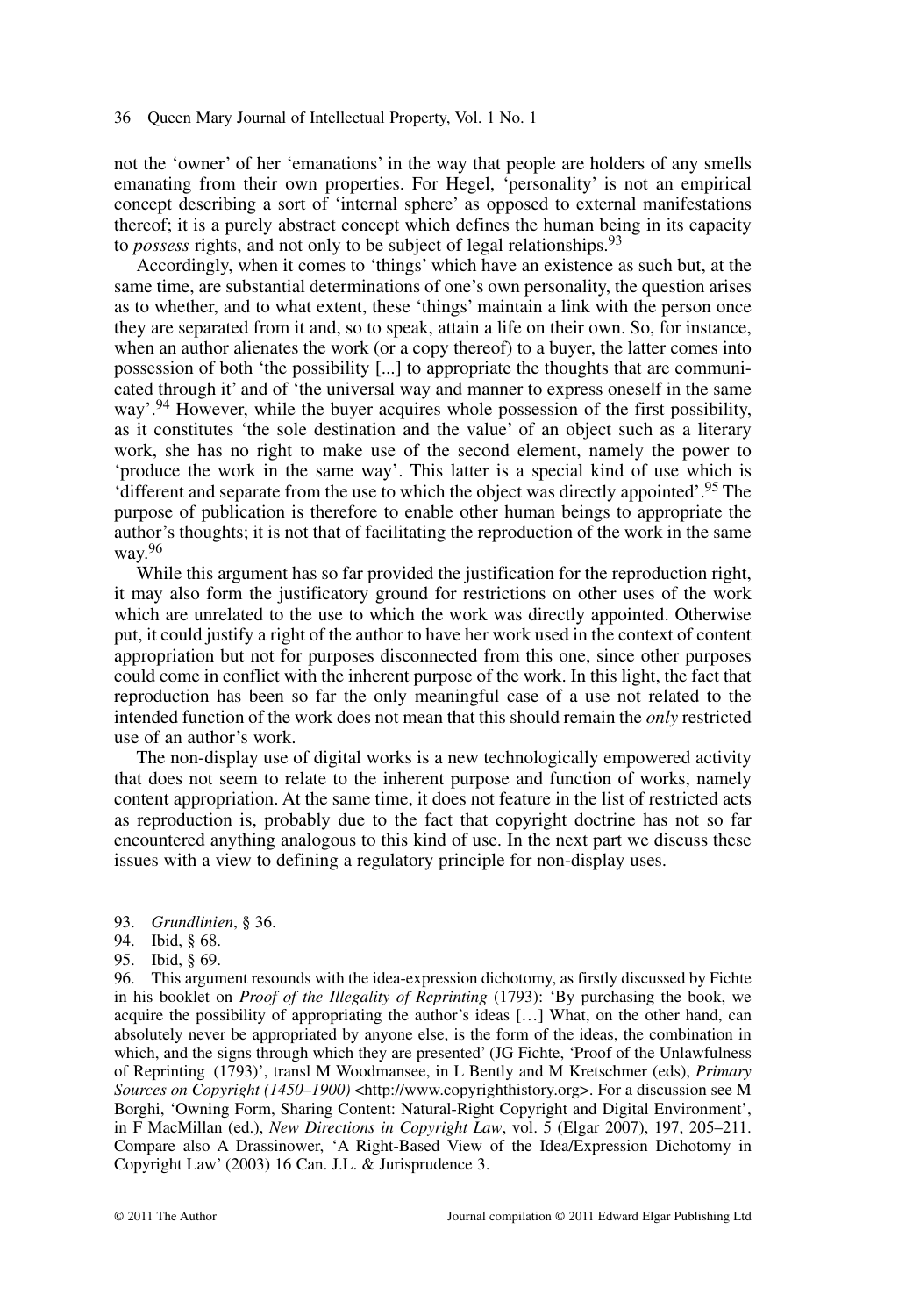# PART TWO REGULATING NON-DISPLAY USES

Non-display uses do not involve the dissemination of the work to the public, but may deeply interfere with its dissemination. Neither are non-display uses pure uses of the work, since they do not aim at performing the only reasonable use for which a book is published, namely reading and learning from its content; the ideas expressed in books are not 'spoken to' so as to explain themselves and be perceptible! Since the life of copyright has been shaped by the test of time and subversive technologies, it is important to see how non-display uses of works may be regulated from a copyright perspective.

To be sure, the current lack of regulation over non-display uses triggers the emergence of private ordering mechanisms. Contracts preventing text mining are already used in the context of digitization projects, such as that of British Library,  $97$  and these contractual restrictions are fated to be more frequent in future contracts between authors and digital libraries, or between libraries and digitization projects.<sup>98</sup> However, the contractual route cannot be a viable solution as regards mass digitization projects, which mainly include works in the public domain or works whose rightholder cannot be located.<sup>99</sup> Should contracts over non-display uses be permissible, this would generate legal uncertainty, since the corpus of a digital library would be fragmented between several legal conditions of use. This calls for a comprehensive regulation of non-display uses that is applicable *ex ante* to copyright works, and cannot possibly be overridden by contract.

It should be borne in mind that the term 'non-display uses' covers a range of acts, spanning from those necessary to make the work searchable by users, to more sophisticated processes. Not all of those activities can be justified on the mere ground that they are *necessary* to make a digital library or a search engine. In our view, nondisplay uses essentially involve two copyright-significant activities. First, they require the copying of the works for the purposes of indexing and search. Copying in this context entails both the creation of temporary copies, and the scanning and OCR-ing of works. Secondly, the copies that are created are automatically processed. Automatic processing may be carried out for computational analysis, i.e. non-consumptive research, or for purposes of data mining. Below, we examine these activities with a view to determining a regulatory framework for non-display uses.

## **1 Copying for indexing and search**

Mass digitization projects are premised upon the creation of copies of works. While the case of temporary copies is settled by copyright law, in terms that the creation of such copies is exempt from infringement under certain conditions,  $100$  the situation of scanning and OCR-ing may not be equally straightforward. To examine whether these latter activities are reproductions within the meaning of copyright law, we first need

99. See above (n 16 and accompanying text).

100. See, for instance, Article 5(1) of Directive 2001/29/EC.

<sup>97.</sup> See D LJ Brindlay, 'Phoenix in the Internet Era – the Changing Role of Libraries', in Bently, Suthersanen and Torremans (n 68) 184.

<sup>98.</sup> However, it should be borne in mind that, should the Amended Settlement Agreement be approved by the court, authors and libraries would have no capacity for contracting out of Google's non-display uses (see above nn 17–20 and accompanying text).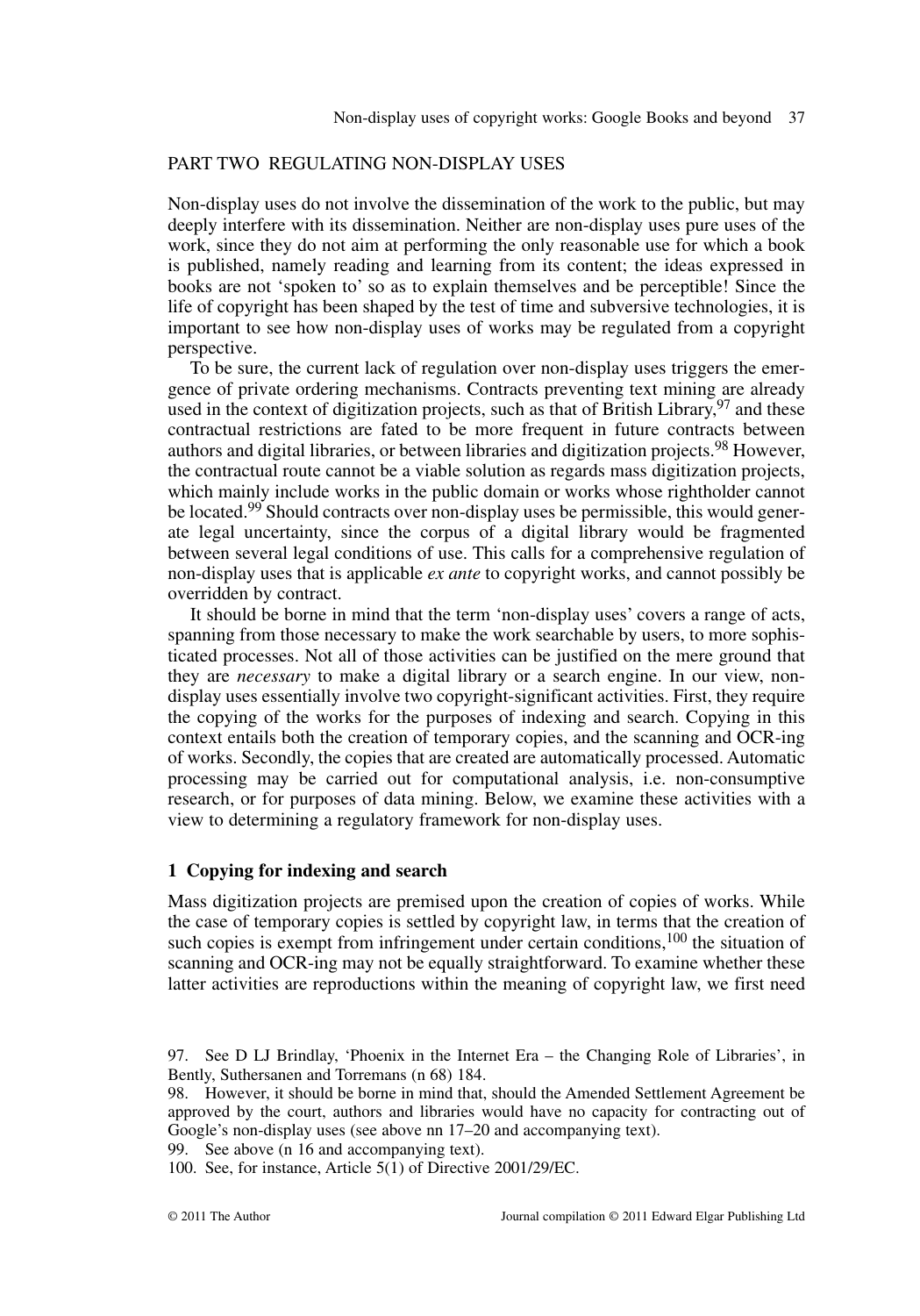to make a distinction between the terms 'expression', 'form' and 'format'. By use of the term 'expression', we refer to the way by which the author has fixed her work; for instance, the way that she has selected and ordered the words in her book. It is when the 'expression' of the work is copied that the reproduction right is infringed. The term 'form' is used to refer to the way in which the 'expression' is recorded from a technical perspective. For instance, a book may be recorded in analogue or digital 'form', while in both cases carrying the same 'expression'. 'Format' is the technological specification of the 'form'. For instance, a book in digital form may be recorded in a textfile or an image-file 'format'.

Scanning consists in the process of transposing the information contained in a work from analogue into digital 'form' – from symbols perceptible and understandable by the *human* senses into a series of ones and zeros. This activity is highly likely to qualify as an act of reproduction.<sup>101</sup> This is because the passage from the typographical character to the numerical token does not change the 'expression' underlying the work; the 'expression' is used as a basis and the work is translated from one 'form' to another.

OCR-ing, on the other hand, modifies the 'format' of the work by converting the image file that has been created via scanning into a text file.<sup>102</sup> Even though the 'copy' of the work created through OCR-ing is not meant to be perceived by human intelligence but to be readable by computers, nevertheless it is not the 'expression' of the work but the 'format' into which the work is recorded that is still subject to modification. Whereas OCR-ing deeply impacts on the reproduction right, since the 'expression' comprising the work is copied and remains intact as such, under some jurisdictions it could qualify as a transformative use, insofar as the use made appoints the copy a new function or purpose. And whereas in Europe this kind of use is highly unlikely to escape from infringing liability on the grounds of transformativeness, it may be found transformative and hence permissible under US copyright law.<sup>103</sup> As indicated earlier, the test for evaluating whether a use is transformative in the US requires that the work is employed in a different manner or for a different purpose from that of the original.104 Even if OCR-ing passes the scrutiny of this test under the merits of a specific case, most jurisdictions would be slow to accept that it escapes infringement for being transformative. In Europe, for instance, this process would most likely fit within the description of an act of reproduction and would be held infringing once carried out without authorial consent.<sup>105</sup>

102. The process is discussed in *Infopaq International A/S v Danske Dagblades Forening*, Case C-5/08 [2009] ECDR 16, § 18–19.

103. See above (nn 53–64 and accompanying text).

105. As upheld in *Editions du Seuil et autres c Google Inc et France*, Tribunal de grande instance de Paris 3ème chambre, 2ème section Jugement du 18 décembre 2009. See above (nn 65–9 and accompanying text).

<sup>101.</sup> Compare M Ficsor, 'Collective Management of Copyright and Related Rights in the Digital, Networked Environment: Voluntary, Presumption-Based, Extended, Mandatory, Possible, Inevitable?' in D Gervais (ed), *Collective Management of Copyright and Related Rights* (Kluwer Law International 2006) 37–83, at 67. A radio station digitizing musical works for radio transmissions was held to infringe the reproduction right in Austria. Austrian Supreme Court, 26.1.1999, MMP 1999, 352: *Radio Melody II,* file no. 4 ob 345/98h. For an analysis, see A Haller, 'Digitalisation/Storage for Broadcasting Purposes Constitutes Reproduction' (1999) 4(6/8) *IRIS* 1–2.

<sup>104.</sup> Ibid.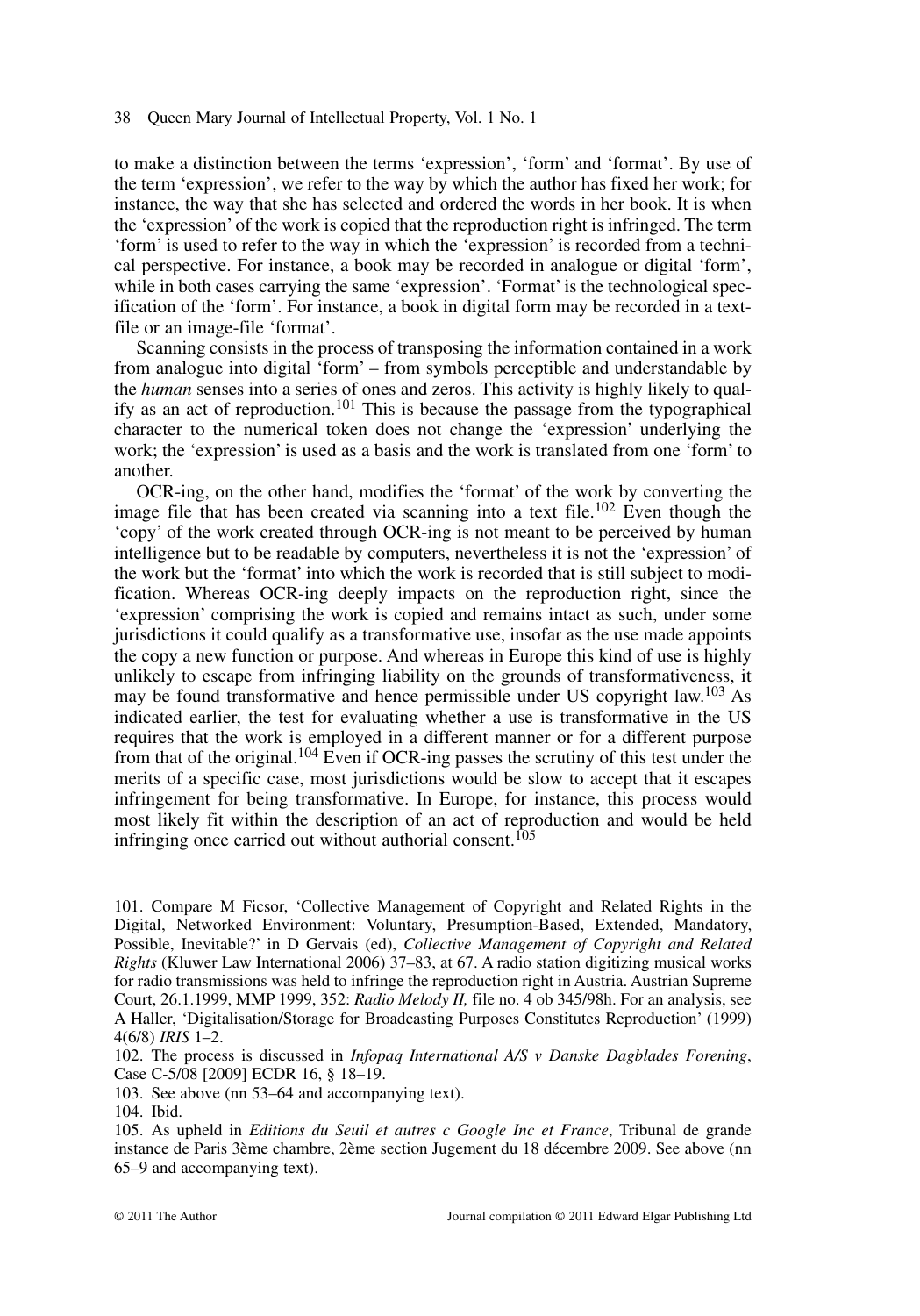Nonetheless, the purpose for which scanning and OCR-ing are carried out could be a valid determinant for their lawfulness. Copying for the sole purpose of indexing and search enhances the dissemination of information about the work, while it does not impinge upon its communication to the public. In this respect it should be exempt from infringement, even in cases where the reproduction is not authorized by the relevant rightholder or is addressed to the public.

However, the legitimacy of the activities that follow copying in the context of mass digitization remains questionable. Below, we examine the status of automated processing of copyright works from the viewpoint of the *purpose* of processing. We will attempt to make some distinctions based on copyright principles.

## **2 Copyright and the automated processing of works**

As has always been the case in copyright, copying is merely a prerequisite for other activities to take place.<sup>106</sup> Traditionally, the most common activities following copying were, broadly speaking, the *dissemination* and the *use* of the work. Copying carried out with an exploitative purpose, such as that of distribution on commercial scale, is reserved by copyright, whereas dealing with the copies in a purely consumptive way is normally exempt from infringement.<sup>107</sup> This finds ground in the theoretical argument that the use of works is meant to enhance the understanding of the *content* of works, while the dissemination of copies to the public is associated with the exploitation of the *expression* embodied in works. In this light, the way in which the copies are dealt with is very important in determining the lawfulness of copying, despite the fact that unauthorized reproductions are infringing as such, by forming the basis of a broadly defined exclusive right in every copyright system.<sup>108</sup>

In the context of mass digitization, once the works are copied, they are automatically processed for a series of different purposes, from plain search and indexing to more complex data mining and text analysis. This form of dealing with copies, namely *automated processing*, bears *prima facie* no resemblance to any currently known form of dealing with copies, namely: *dissemination* and *use*. It appears to be a new kind of dealing with works that follows copying. First, it is almost self-evident that it is not a public dissemination since the copies are not displayed to humans. Is this conclusive evidence that there is no infringement? Secondly, it is contestable whether nondisplay uses are what the term refers to, at least in a copyright sense: 'uses'. We address these issues in the following subsections.

## *(a) Dissemination to the public and dissemination to machines*

The creation of copies with a view to disseminate them to the public has traditionally been viewed, and still is considered, as implicit within the meaning of the reproduction

106. National Academy of Sciences, *The Digital Dilemma: Intellectual Property in the Information Age* (National Academy Press, Washington DC 2000) 140. From its very beginnings, copyright entails a right to control certain acts of 'copying'. The verb 'to copy' was probably first used, in its current legal meaning, in the Engravers' Copyright Act of 1735. See R Deazley, 'Commentary on the Engravers' Act (1735)', in L Bently and M Kretschmer (eds), *Primary Sources on Copyright (1450–1900)* (2008) <http://www.copyrighthistory.org>.

107. See above (nn 90–93 and accompanying text) for the discussion of this dichotomy based on personality rights argument.

108. See, for instance, Article 2 of Directive 2001/29/EC.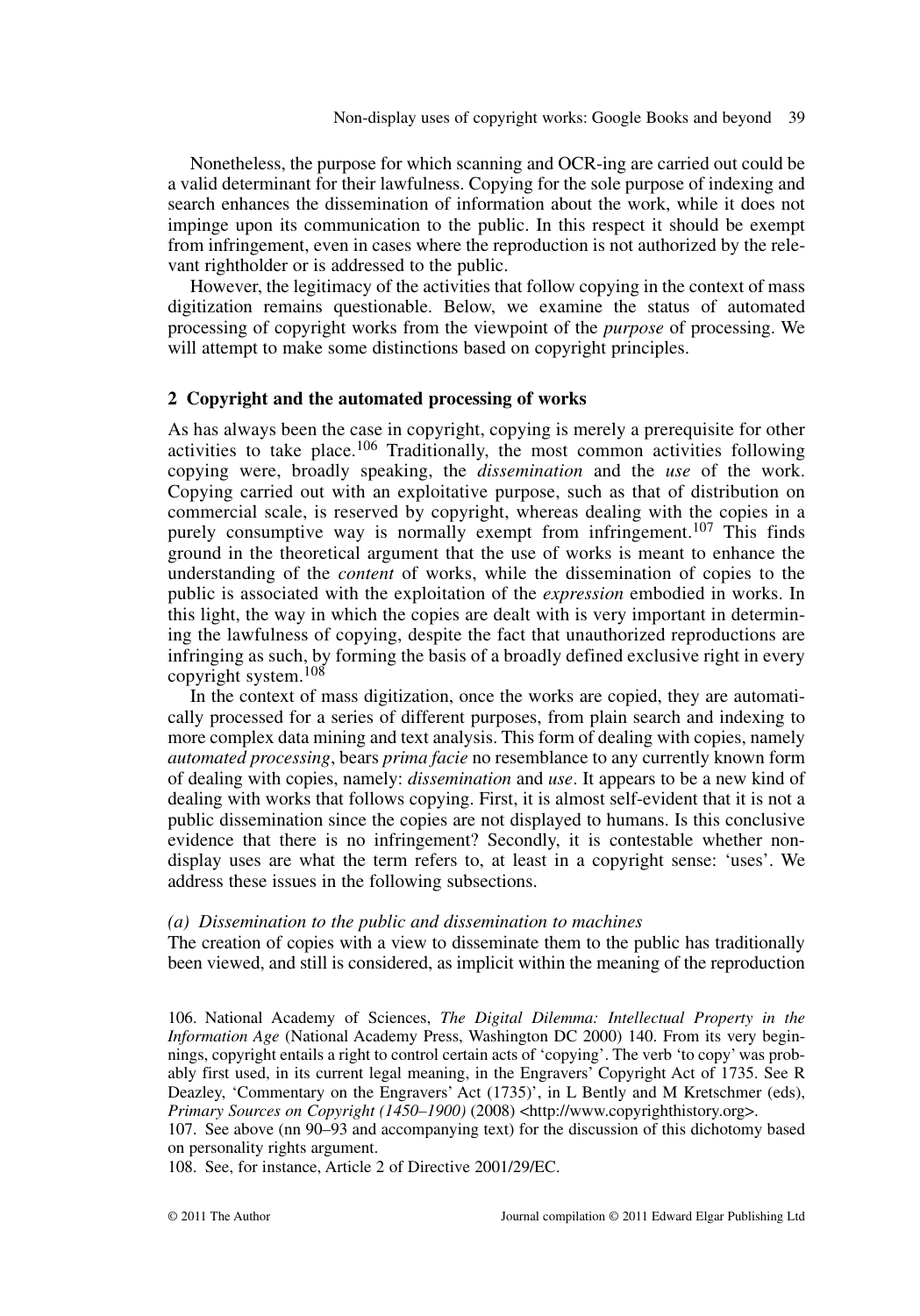right.<sup>109</sup> This argument is supported by copyright history. Reproduction as the process of multiplying works was never meant to refer to 'copying as such', i.e. the isolated act of making copies of a work for purposes other than public diffusion. Rather, reproduction implicitly encompassed 'copying *and* selling' or 'copying *for purposes* of publication'.110 So, unless the copies were disseminated to the public, copying did not matter *per se*. Scholars have convincingly supported this view, namely that reproduction does not matter *per se* until and unless copies are meant to be disseminated to the public. One of the arguments is that, in the digital environment, *any* use of the work involves an act of reproduction; hence, the making of copies is no longer 'a good predictor of whether there will be distribution to the public', and consequently of an  $\cdot$ intent to infringe',  $^{111}$  as was the case in the analogue world. Copies can be, and normally are, made for purposes that cannot be realistically considered to be an infringement.

When it comes to the automated processing of works in non-display uses, it is almost obvious that it does not fit within the concept of dissemination *to the public*. 112 This is because, under our current understanding of copyright doctrine, dissemination inherently entails the concept of a public to which the copies are diffused, even in cases where the public is only abstractly present, namely where there is only a possibility that members of the public shall access the work. Yet, this concept of the public, however broadly defined, is missing from activities related to automated processing.<sup>113</sup> Not only is the public excluded from this type of dealing with copies, but it also becomes unprecedentedly irrelevant! In a way, the copyright-doctrinal dipole between public and private activities seems like an outdated distinction, valid only in the display world of dissemination. Since dissemination as a form of dealing with copies is inextricably linked with the presence of the public, entailing even a mere possibility of public access, the automated processing of works does not constitute an act of dissemination in this sense.

109. See eg *Tonson v Collins, (1762),* 1 Black W. 321, at 325: the purchaser of a single book may make any use he pleases of it; but no man, without leave from the author, has the right of making new books, by multiplying copies of the old.'

110. See eg the Engraver's Copyright Act (1735) which defines the scope of infringement as follows: 'engrave, etch, or work [...] or in any other manner *copy and sell*, or cause to be engraved, etched, or *copied and sold*, in the whole or in part, by varying, adding to, or diminishing from, the main design, ...'; also see Article 6 of the Fine Art Copyright Act of 1862: 'If the Author of any Painting, Drawing, or Photograph in which there shall be subsisting Copyright, after having sold or disposed of such Copyright, or if any other Person, not being the Proprietor [...] shall, without the consent of such Proprietor, repeat, copy, colourably imitate, *or otherwise multiply for Sale, Hire, Exhibition, or Distribution*, ....' (emphasis added).

111. E Miller and J Feigenbaum, 'Taking the Copy Out of Copyright', in T Sander (ed), *Security and Privacy in Digital Rights Management*, Lecture Notes in Computer Science (Springer Berlin/Heidelberg, 2002) vol 2320, 233–44, at 233 *et seq*.

112. Under the WIPO Guide and Glossary, the public includes *'*persons in general, that is, not restricted to specific individuals belonging to a private group.' Albeit arguably broad, this definition interprets the concept of the public in a conventional sense: it refers to a *human* public. See WIPO, *Glossary of the Terms of the Law of Copyright and Neighbouring Rights*, WIPO, Geneva 1980, ISBN 92-805-0016-3, at 11*bis*12.

113. There is, however, the possibility of unintentional disclosure to the public. For example, Google's security systems preventing users from downloading full copies of books can be circumvented by means of an application called 'Google Books Downloader'. See <http://www.downloadsquad.com/2009/09/02/google-book-downloader> (last accessed September 2010).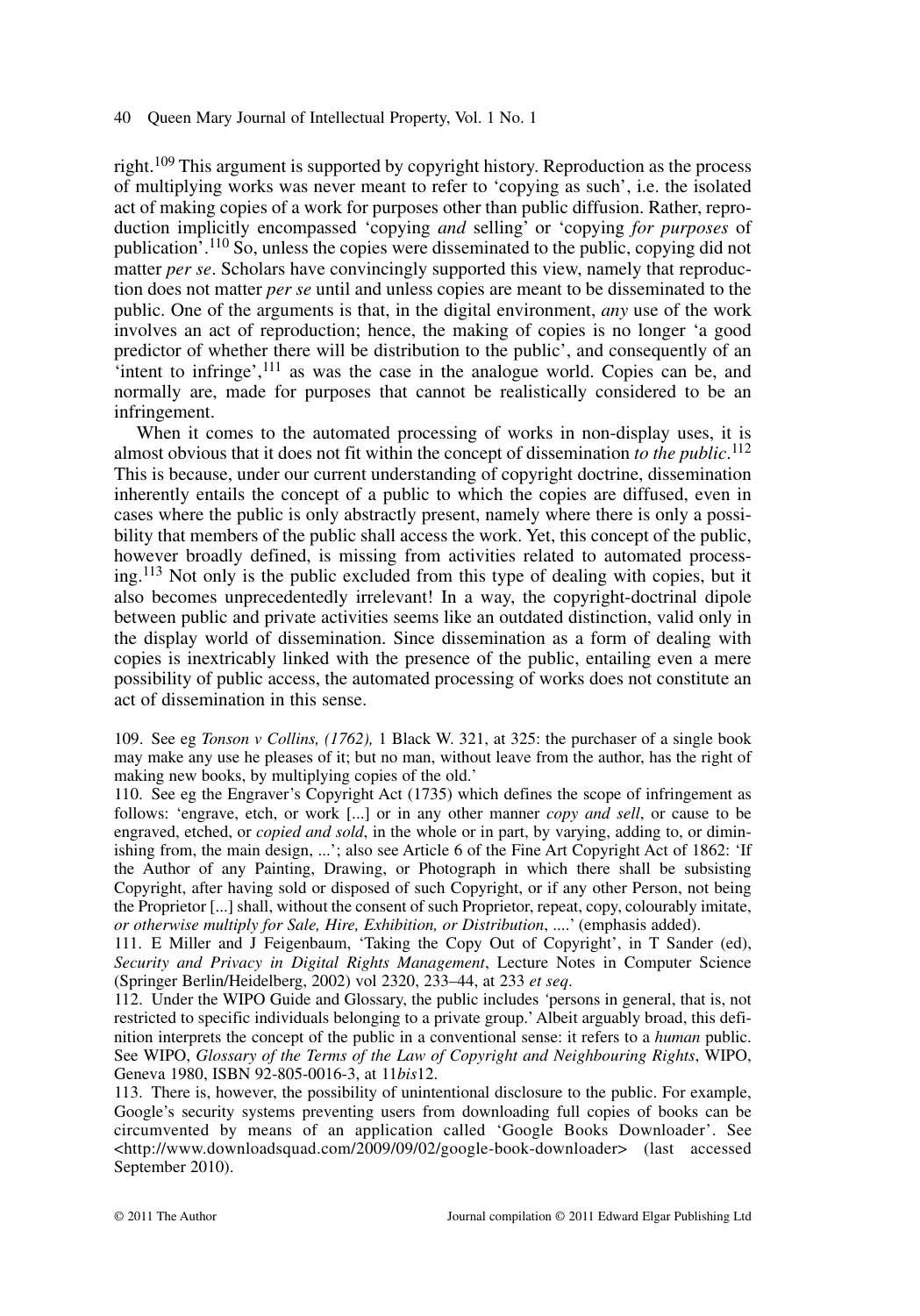Nevertheless, non-display uses of digital copies entail massive activities associated with the dissemination of data *to machines*. For instance, in non-consumptive research, as defined in the Agreement, copyright works in the form of data are transferred to 'qualified users' in order to perform computational text analysis.<sup>114</sup> More generally, dealing with digital copies may entail transfer of data to third parties to process these data on a non-display basis. Data may be aggregated with other data and processed by different parties for different purposes. In this light, the dissemination of works *from machine to machine* is likely to be the most common operation within the spectrum of non-display uses!

There are two main questions arising in this context. The first is whether this form of dissemination is innocent on the mere ground that it does not touch upon the public. This question has never been tested under copyright law, which is and remains a law of *public* places.115 Copyright essentially conceives the activities connected with a work as aimed at *either* public dissemination *or* use. 'Dissemination' in the copyright sense does not cover the dealing with works *qua* machine-processable data. This brings about the second question as to whether non-display uses of digital copies of works are what their title refers to: 'uses'. Subject to examination, below is our current understanding of what a copyright use is with a view to ascertaining whether nondisplay uses fall under this kind of use.

## *(b) Uses of works and uses on works*

The concept of 'use' in the context of copyright protection has not been defined by statutes, despite the fact that it is a benchmark concept underpinning copyright. The use of copyright works, however, has always remained outside copyright's exclusivity. As opposed to other disciplines of intellectual property, such as patent law, copyright has stopped short of granting exclusive *use* rights.116 As long as works are communicated to others through publication, anyone is allowed to make free use of them, and authors have no right to exercise control over the use that is made. This is because, through publication, the author grants an *ex ante* implied licence to the public to carry out a certain range of uses. The scope of this implied licence may be subject to variations according to the technology used in the publication of the work.<sup>117</sup> Practically, this means that the ways of appropriating the content of a work through use are unpredictable and not subject to authorial control. So, a copyright use may be purely consumptive, in terms of appropriating the content of works, but it could also extend, for example, to the study or research of various aspects of works. Those aspects could include language, style and structure. In this respect, a use may lead to

114. *Amended Settlement Agreement*, § 1.93. See discussion (nn 35–41 and accompanying text).

115. This means, for example, that reproductions and performances of works for private use can be made without authorial consent (H Wistrand, *Les exceptions apportées aux droits de l'auteur sur ses œuvres* (Editions Montechrestien, Paris 1968) at 313). See also P Goldstein, *Copyright's Highway* (n 76) at 201; S Dusollier, 'Technology as an Imperative for Regulating Copyright: From the Public Exploitation to the Private Use of the Work' (2005) 27(6) EIPR 201–04, at 201.

116. PB Hugenholtz, 'Fierce Creatures, Copyright Exemptions: Towards Extinction?', keynote speech, *IFLA/IMPRIMATUR Conference, Rights, Limitations and Exceptions: Striking a Proper Balance*, Amsterdam, 30–31 October 1997, 6; A Latman, *Fair Use of Copyrighted Works*, Arthur Fisher Memorial Editions, Study No 14 (1955) at 5.

117. See BGH (German Supreme Court) Case I ZR 69/08, 29 April 2010 (making pictures available on the internet implies a 'silent licence' to reproduce the work in thumbnails).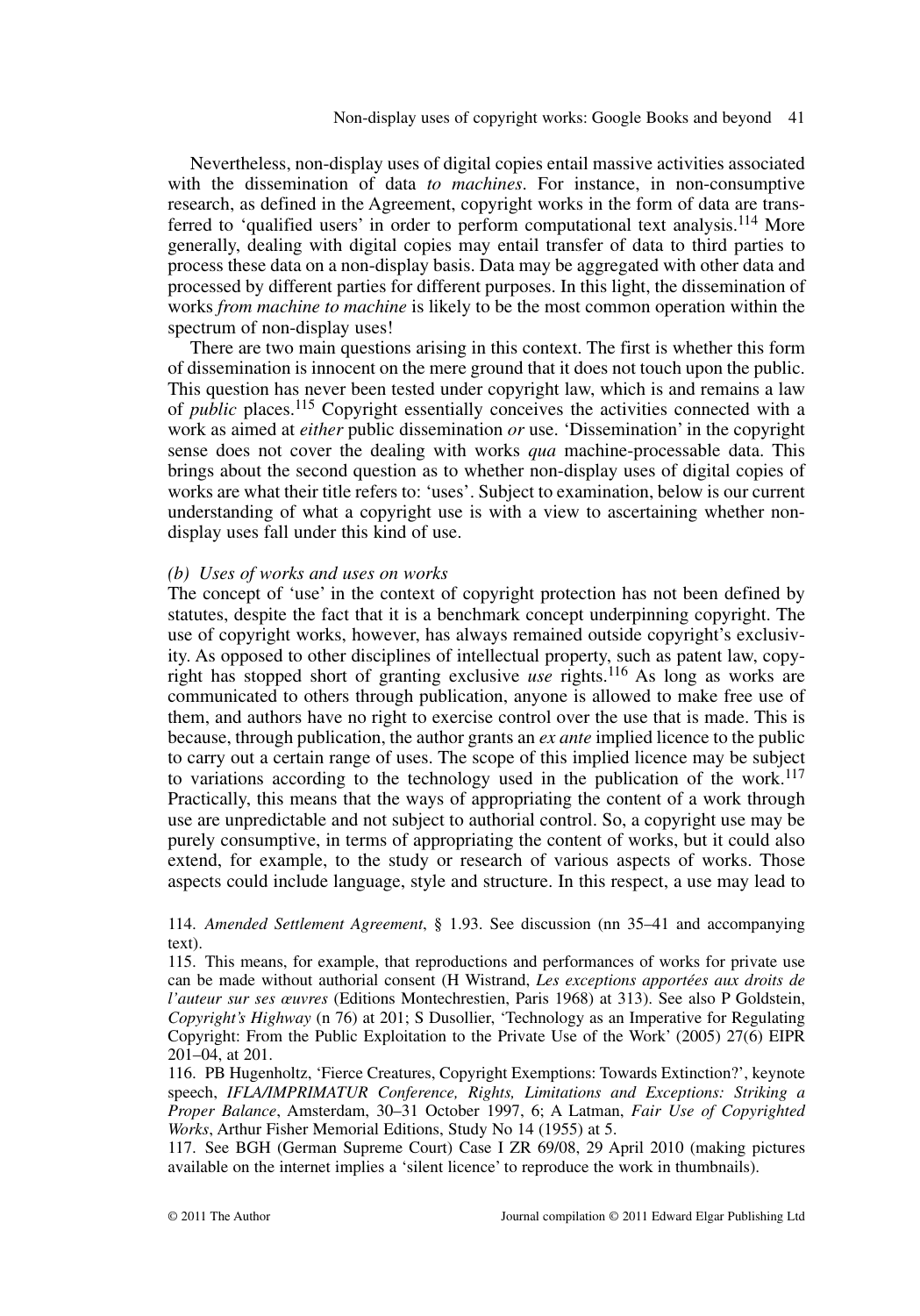associating a work with other works. However broad in scope, copyright use is the most welcome outcome of the bequest of works through publication and there are no legal restrictions on how this use is going to be made, insofar as it does not affect the sphere of exclusive rights granted by copyright laws.<sup>118</sup>

Going through the applicable copyright exceptions and limitations, one can track down four main types of copyright use. Those include consumptive,  $^{119}$  educational,  $^{120}$ informational<sup>121</sup> and creative<sup>122</sup> uses. While these uses differ as to the purpose for which they are carried out, they have one thing in common: they are made with a view to appropriate, or enable the appropriation of, the content of works by human users. For instance, consumptive uses involve the pure personal enjoyment of a work, via reading, viewing or listening to it.<sup>123</sup> Educational and informational uses are premised upon fundamental freedoms and as such they are exempt from infringement irrespective of the fact that the copies of works may be disseminated to others to appropriate.<sup>124</sup> In creative uses too, the content of a work needs to be appropriated so as to become part of a creative process and result in the creation of new expression that is original in its own right, while still embodying elements of the original work.<sup>125</sup> All aforementioned categories of uses are in essence uses *of* the work since they principally involve the appropriation *of* its content.

Despite the probably misguiding employment of the term 'use' in the context of non-display uses, the copies made to be further automatically processed do not comfortably fit in the currently known types of copyright use. This is because they are not made in the context of appropriating the content of works – an activity which is supposed to be practised by human beings only. Rather, they are carried out with a view to automatically processing the expression of works. They are in essence uses *on* the work. This is affirmed by the very definition appointed, for instance, to 'Non-Consumptive Research' in the Google Books Settlement Agreement. As we saw earlier, non-consumptive research is defined to refer to 'research in which computa-

118. This principle flows from both the understandings of work as 'communicative act' (see text accompanying nn 78–81) and as a manifestation of the author's personality (nn 85–91 and accompanying text).

119. Exceptions for consumptive use may be either made by the end user alone (eg Articles  $5(2)(b)$  on private copying and  $5(3)(n)$  on research and private study of Directive 2001/29/EC) or through intermediates enabling such use to be made (eg  $5(2)(c)$  on library uses and  $5(2)(e)$ ) for hospitals and prisons). Also see s 70 on the time-shifting of broadcasts. Copyright, Designs, and Patents Act (CDPA) 1988, chapter 48.

120. See Articles  $5(3)(a)$  on use for the purpose of teaching and  $5(3)(n)$  on research and private study. Also see s 29 of the CDPA on research and private study and s 32 *et seq* on copying for educational use.

121. See Articles 5(3)(c) on news reporting and Article 5(2)(d) on the archival of broadcasts of Directive 2001/29/EC.

122. See for instance Articles 5(3)(d) on criticism and review, 5(3)(j) on incidental inclusion and 5(3)(k) on caricature and pastiche of Directive 2001/29/EC. Also see s 30 CDPA 1988 on criticism review and news reporting.

123. See 1st Draft, Memorandum of Justice Stevens, *Sony v Universal Studios*, No. 81-1687, circulated 13 June 1983, at 17–18.

124. Note, however, that not every educational use is permissible: *Princeton Univ. Press v Michigan Document Services*, 99 F 3d 1381 (6th Cir 1999).

125. This kind of uses benefits society since it serves 'intergenerational equity'. See M Senftleben, *Copyright, Limitations and the Three-Step Test, An Analysis of the Three-Step Test in International and EC Copyright Law* (Kluwer Law International 2004) 204 *et seq*.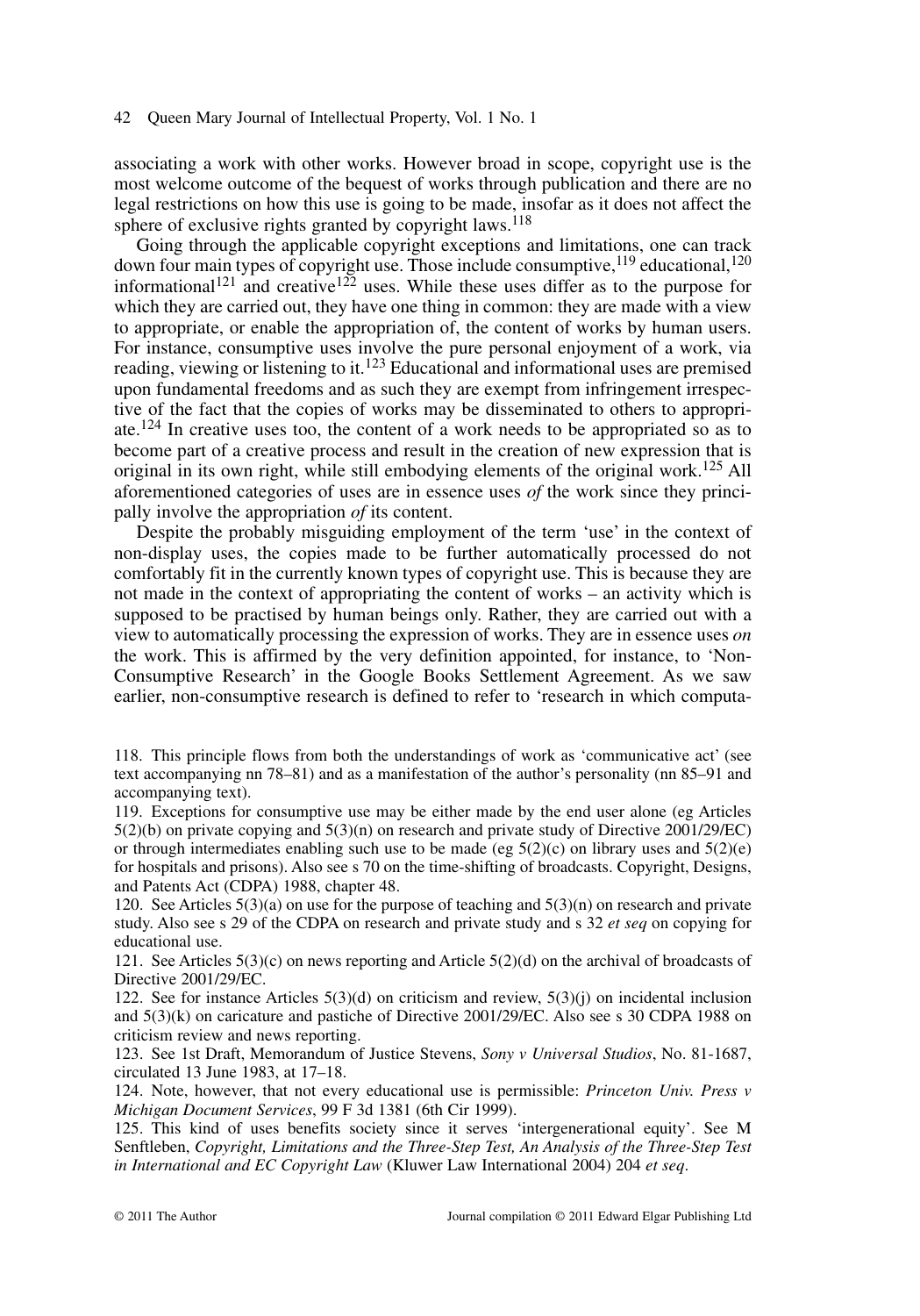tional analysis is performed *on* one or more Books, but not research in which a researcher reads or displays substantial portions *of* a Book to understand the intellectual content presented within the Book'.<sup>126</sup>

Certainly, uses *on* works may facilitate uses *of* works. By this, we mean that automated processing may enhance the accessibility of works to users so that the latter appropriate the content of works. This includes automated processing that is carried out for the purposes of indexing and search. When a work which was only available on physical carrier is scanned and OCR-ed, and is then made available for searching on a publicly accessible network, the user is undoubtedly facilitated in having access to it. Regardless of whether the work as such is displayed or not, or if it is displayed only in part, the user is facilitated in operations that are preliminary or ancillary to the work's use properly socalled, such as: locating the work itself, obtaining basic information over it, identifying interesting parts in it. Automated processing for purposes of indexing and search is, therefore, a use *on* the work which may be considered as *subsidiary* to uses *of* works. As far as this kind of automated processing is limited and proportionate to use-subsidiarity, it may be considered permissible under copyright law and principles, insofar as it does not have impact upon any of the exclusive rights of dissemination<sup>127</sup>.

There is, however, yet another category of uses *on* works that facilitate uses *of* works. These include automated processing that is carried out for purposes of computational analysis, i.e. for non-consumptive research. As we have discussed previously, most of these uses do in fact aim at facilitating the understanding of the work's content, for instance by means of automatic text analysis, or by supplying 'userfriendly' tools such as the automatic translation or automatic extraction of associations and of key ideas.<sup>128</sup> These uses *on* works, however, do not seem to be merely 'subsidiary' to uses *of* works. Obviously, their true status can only be ascertained on a case-by-case basis, but to a large extent they are not just *subsidiary*; they are, rather, *substitutive* to the use *of* the work. Once a user has been 'facilitated' in the use of a book to an extent that reading the book becomes superfluous or even immaterial to understanding the book itself, we might safely conclude that such use *on* the book has substituted the use there*of*. In the light of copyright principles, the legitimacy of these 'uses on' is not so straightforward as it may be in the previous case.<sup>129</sup>

Finally, there are uses *on* works that do not aim at facilitating uses *of* works but are carried out for other purposes. These include automated processing for data mining. Analysis on the search patterns of users for the purposes of personalized advertisement, for instance, seems to be totally irrelevant with the function and nature of copyright use. One might argue that these uses are part of a distribution model which is aimed at making more books available to the public, and as such they indirectly facilitate the use *of* books. Yet, precisely in this light, these uses are more similar to acts of exploitation than those of use, and as such they are more likely to fall outside the copyright understanding of 'use'.

Uses *on* works are essentially different than uses *of* works. Yet, this distinction does not appear clearly in the light of copyright principles. At the same time, it inevitably

128. See above (n 84 and accompanying text).

129. In the context of US copyright, this substitutive effect might cause the fourth fair use factor to weigh significantly against the defendant (USC 17, § 107).

<sup>126.</sup> *Amended Settlement Agreement*, § 1.93 (emphasis added). See discussion above (nn 35–41 and accompanying text).

<sup>127.</sup> This is consistent with the finding of fair use in the US search engine cases discussed above (n 59).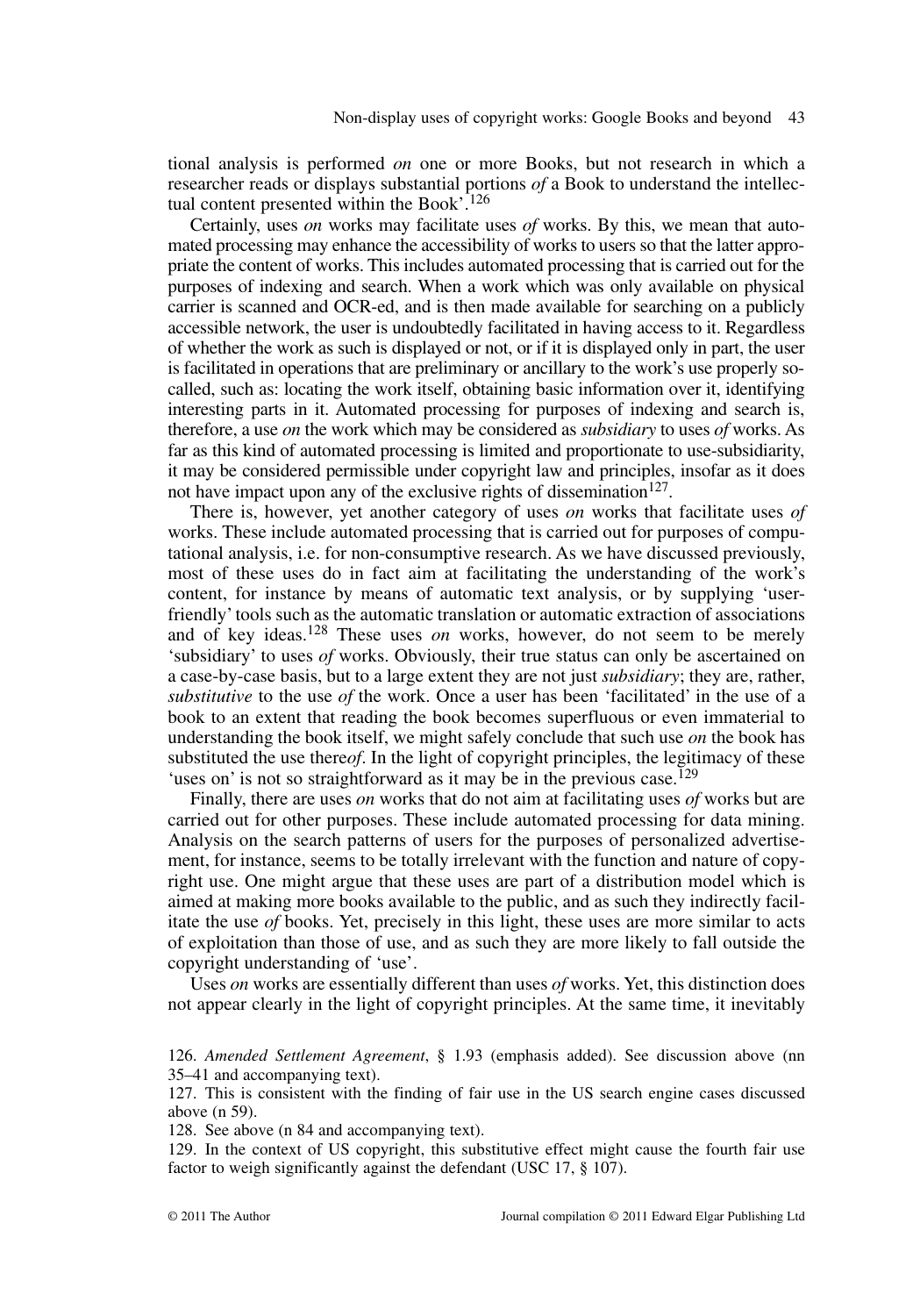raises the question as to whether this shift in the way that works are used means that the works cease to be used as works but are used as something else. This is because the subject matter of copyright is essentially the *work* – not the work as a container of data.

## **3 Works as works and works as data**

While for many years copyright has been presumed to be regulating the 'intangibles', works have never been 'intangible'*ipso facto*. The practicalities of the analogue world required the embodiment of works in a physical carrier to meet the 'fixation' requirement<sup>130</sup>; this means that the intellectual creation, namely the work, had to be attached to a physical embodiment, i.e. a copy. With digitalization, things changed. The digital age came with a separation of the intellectual object from its physical embodiment. This marked a shift not only in the way that copyright is being regulated, through the introduction of new rights and the initiation of anti-circumvention provisions, $^{131}$  but also in copyright language. Interestingly, with dematerialization it is quite common to refer to works in digital form as copyright 'content'. Certainly, this linguistic shift does not feature in copyright statutes. A careful reading of the statutes, however, indicates that this shift has occurred. For instance, the 'material' distribution right provided under Article 4 of Directive  $2001/29/EC^{132}$  covers works and copies thereof, whereas the 'immaterial' distribution rights of Article 3 refer to 'works' only.<sup>133</sup> The difference in the wording used to frame the scope of the aforementioned rights seems to adhere to the new reality brought about by technological change, namely that works have been denuded of the necessity for a tangible carrier and can thereof flow as 'content' within online networks.

With mass digitization, there is yet another shift that has occurred. While digitiza-

131. WIPO Copyright Treaty (WCT) adopted by the Diplomatic Conference on 20 December 1996, CRNR/DC/94; WIPO Performances and Phonograms Treaty (WPPT) adopted by the Diplomatic Conference on 20 December 1996, CRNR/DC/95; Directive 2001/29/EC; Digital Millennium Copyright Act of 1998.

132. This Article reads that 'Member States shall provide for authors, in respect of the original of their works or of copies thereof, the exclusive right to authorise or prohibit any form of distribution to the public by sale or otherwise.'

133. This Article reads that: '1. Member States shall provide authors with the exclusive right to authorise or prohibit any communication to the public of their works, by wire or wireless means, including the making available to the public of their works in such a way that members of the public may access them from a place and at a time individually chosen by them*.*'

2. 'Member States shall provide for the exclusive right to authorise or prohibit the making available to the public, by wire or wireless means, in such a way that members of the public may access them from a place and at a time individually chosen by them

- (a) for performers, of fixations of their performances;
- (b) for phonogram producers, of their phonograms;

(c) for the producers of the first fixations of films, of the original and copies of their films;

(d) for broadcasting organisations, of fixations of their broadcasts, whether these broadcasts are transmitted by wire or over the air, including by cable or satellite.'

<sup>130.</sup> In the US, a work is fixed 'when its embodiment in a copy or phonorecord […] is sufficiently permanent or stable to permit it to be perceived, reproduced, or otherwise communicated for a period of more than a transitory duration.' See Paragraph 101 of the United States Copyright Act. Also see s 3(2) of the UK See Copyright, Designs and Patents Act 1988 (CDPA) 1988 in conjunction with s 178 of the same Act.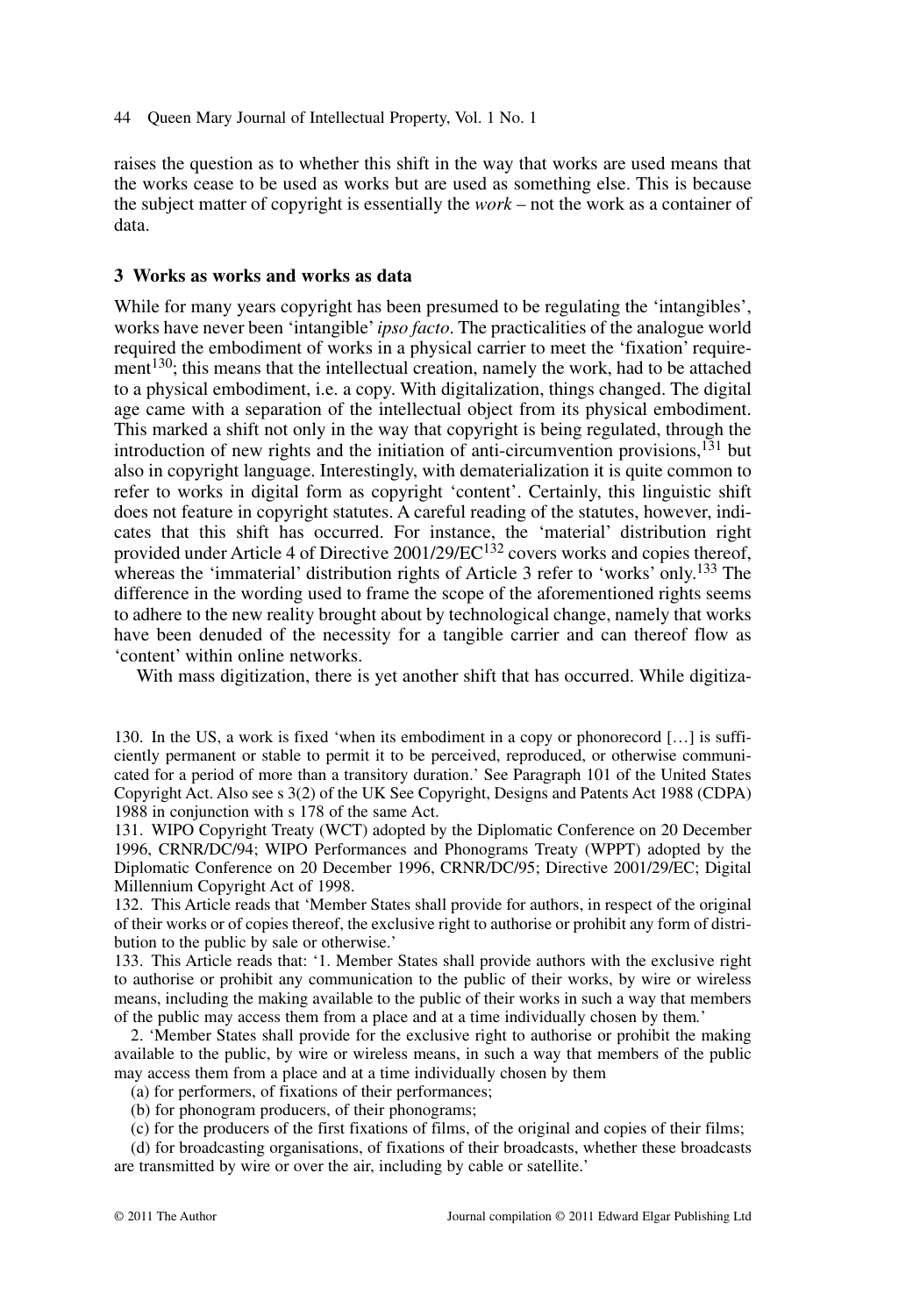tion turns works into 'de-materialized' 'content', mass digitization turns content into 'de-intellectualized' 'data'. This means that the expression of the idea embodied in the work is not primarily used to communicate the 'speech' of the author to the public but rather to form the basis of machine-workable algorithms. In this context, digital works may be purely treated and dealt with as containers of *data*; uses *on* them can be made along with uses *of* them.

At this point, one could perhaps argue that once the works are not used as works but as something else, no copyright infringement occurs plainly because this kind of use exceeds the scope of protection afforded by copyright. Examples pertaining to physical property provide support to this argument. For instance, using heavy books as door-stops has nothing to do with copyright; or placing CDs on cars' rear windscreens to dodge speed traps in Italy or hanging CDs on balconies in Greece as pigeon-deterrents can only contribute to some sort of *couleur locale* but not amount to copyright infringements. This is because copyright provides no right to the copyright holder to control the physical embodiments of their works once sold. This is the core meaning of the exhaustion principle. Yet, it should be borne in mind that the aforementioned examples, under which works are not used as works but as something else, are borrowed from physical property.

Finding similar examples in the context of the ideational component comprising works is rather difficult. A good one comes from trade mark law. Whereas the use of a trade mark in the course of trade is restricted to the proprietor of the mark, its use in a different context does not raise issues of infringing liability. This is because trade marks function as badges of origin, i.e. as indications that the products or services bearing the mark originate from the same manufacturer.<sup>134</sup> In this light, the use of a trade mark as a trade mark is infringing, but its use as something else is not, in the sense that the property right of the trade mark owner to be identified as such is not affected.

The question arises as to whether the same conclusion applies in respect of the use of copyright works not as works but as something else, for instance as machineprocessable data. To answer this question, we need to understand the essential difference between copyright works and trade marks. This lies in the way that these objects of intellectual property protection convey the information contained in them to the public. Trade marks function in a direct way, that is the trade mark owner uses the mark to convey the message that it is he who uses the mark; in turn, when members of the public come across the mark they (have to) recognize that the product or service bearing the mark originates from that owner. This is not the case with copyright works. Their function is not to indicate that a specific work originates from a specific author. In fact, indications that might serve this function, such as the title of the book or meta-data extracted from it, can hardly qualify as original and hence be eligible for copyright protection.<sup>135</sup> As opposed to trade marks, the function of copyright works as works involves a circular process: the author, through a blend of originality and fixation, expresses his idea(s), namely he creates a copyright work. The users then have the possibility of getting back to the author's idea(s) via the appropriation of the content of work. So, starting off with the idea(s) an author communicates his or her

<sup>134.</sup> Opinion of Advocate General Cosmas in *Windsurfing Chiemsee Produktions- und Vertriebs GmbH v Boots- und Segelzubehör Walter Huber and Another*, ECR I-02779 (1999), point 27.

<sup>135.</sup> See, for instance, *Rose v Information Services* [1987] FSR 254; *Exxon Corp. v Exxon Insurance* [1982] RPC 69.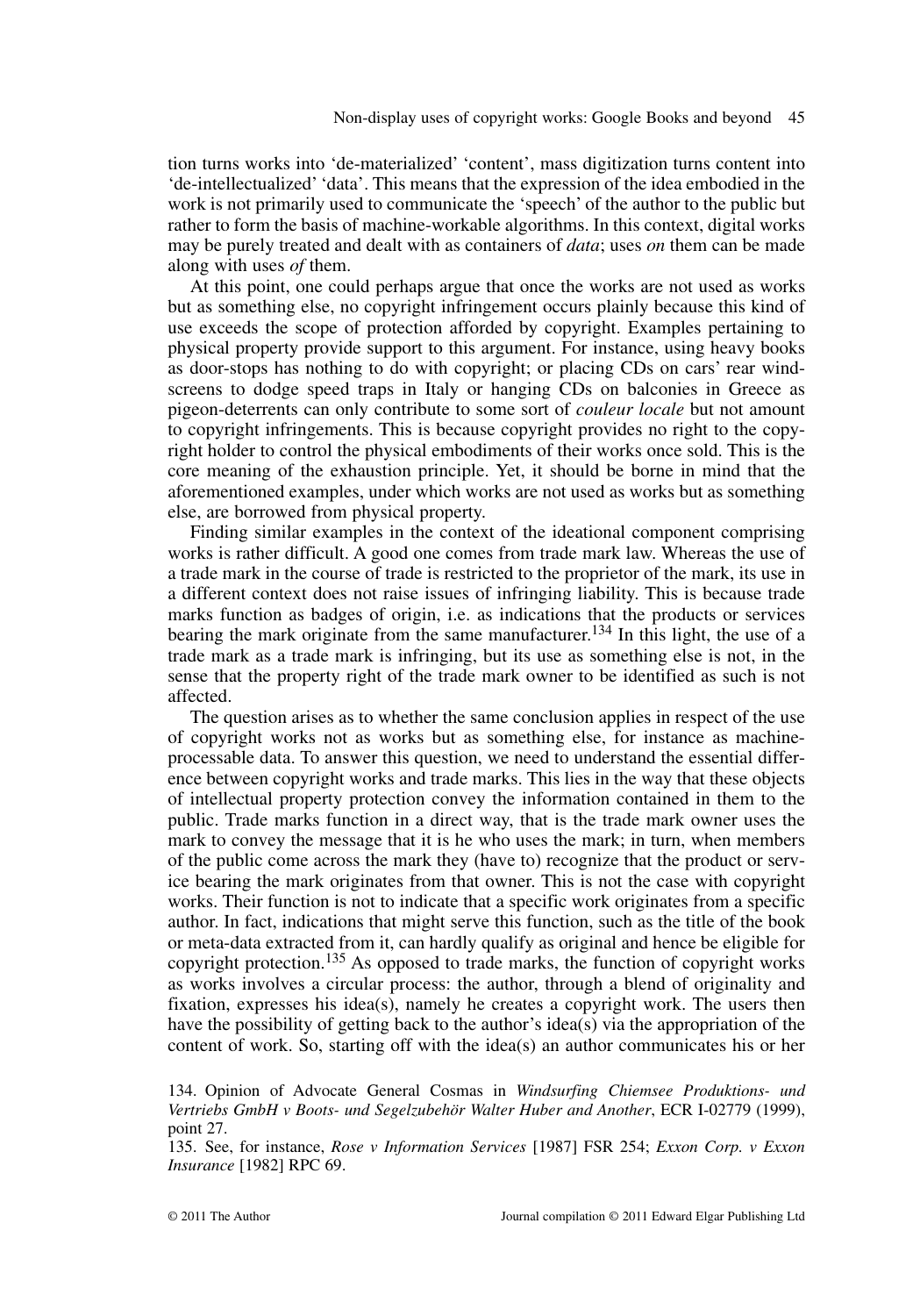original expression to the public so that the public is carried back to that idea through content appropriation. Unless a user reads a book or listens to the music, the work only carries the capacity of functioning as a work; it is this possibility of appropriation of the ideational component of works that distinguishes copyright works from other objects of intellectual property and that forms the inherent nature and purpose of works.

It is because of the inherent circularity of this process that some see a work as an act rather than an object. Because of this powerful dialectic relationship that works generate between the author and the users it seems convenient to look at works as acts of communication rather than as objects of property.136

The question arises as to whether authors should have the capacity of objecting to uses that contravene, and interfere with, the inherent nature and purpose of works. Answering this question proves extremely difficult, since at no stage of copyright history has the use of works affected, or had an impact on, this inherent purpose and function. So, to see whether authors have a right to object to non-display uses as violations of the purpose and function of works, we need to revert to some guidance in copyright principles. As we have discussed in Part One, the author's entitlement over non-display uses may be justified under the different approaches to copyright.<sup>137</sup> However, it is from a personality theory point of view that this entitlement attains its clearest stance as regulatory principle. Under this approach, the possibility of content appropriation is, as we illustrated earlier, 'the sole destination and the value' of an object such as a literary work.<sup>138</sup> In this light, publication serves as a means of enhancing the possibility of content appropriation rather than of reproducing the work in the same way with the author, reproduction being a use that is 'different and separate from the use to which the object was directly appointed'.<sup>139</sup> The fact that reproduction has been so far the only meaningful case of a use that is not related to the intended function of the work does not mean that this should remain the *only* restricted use of an author's work. The personality theory could justify a right of the author to have her work used as work, namely in the context of content appropriation, but not as something else, since this could come into conflict with the inherent purpose of the work.

Whereas the issue of the authorial entitlement to object to uses of her work that are unrelated to the intended function of the work has never been discussed with reference to copyright works; it has been examined in the context of personal data. The use of personal data and information for purposes which are entirely unrelated to that for which they were initially released is normally considered to be a violation of the right of the data subject. Some argue that this holds true even when the personal data is anonymized, thereby excluding any possible harm to the data subject.<sup>140</sup> This is because, as Deryck Beyleveld has put it, 'the information has been obtained from the personal information [that the data subject] provided, and would not exist otherwise'.<sup>141</sup> Therefore, the individual's legal interest in personal information not being

136. See above (n 79 and accompanying text).

138. See above (nn 89–92 and accompanying text).

<sup>137.</sup> See Part One, § 3.

<sup>139.</sup> See above (n 91).

<sup>140.</sup> See G Laurie, *Genetic Privacy. A Challenge to Medico-Legal Norms* (CUP 2000) at 224–6, and D Beyleveld 'Law, Ethics and Genomics', *Business Briefing: PharmaTech* (2001) 30.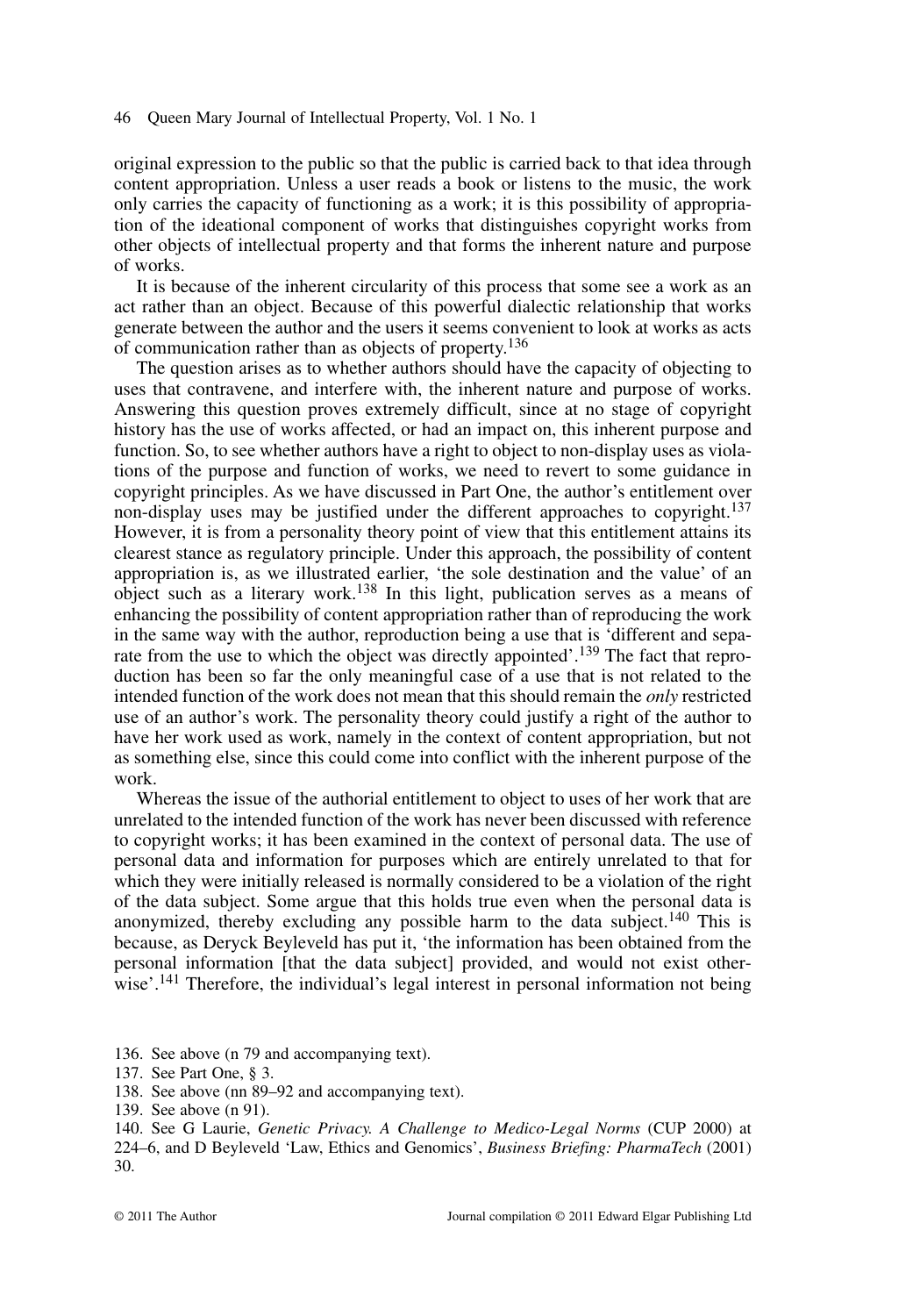used in ways contrary to their judgement and beliefs is not exhausted with the first release of the information.

Should a similar approach be applied to copyright works, then the author might have a legal interest in that her work is used *as work*, and not for entirely unrelated purposes. Below, we examine how some principles of data protection law could apply, by analogy, in respect of the automated processing of copyright works.

## **4 Automated processing of works as data: a lesson from data protection law?**

With mass digitization, works are dealt with as containers of data, and the copies of works are automatically processed. This bears an instantaneous analogy to the protection afforded to personal data, which in Europe is governed by Directive 95/46/EC.<sup>142</sup> Article 2(b) of this Directive defines the 'processing of personal data' as 'any operation or set of operations, whether or not by automatic means, such as collection, recording, organization, storage, adaptation or alteration, retrieval, consultation, use, disclosure by transmission, dissemination or otherwise making available, alignment or combination, blocking, erasure or destruction'.<sup>143</sup> This definition of automated processing bears a strong resemblance to the automated processing of copyright works. The processing of works is an operation carried out by automated means and includes the collection of works, their recording via scanning and OCR-ing, their storage in a corpus of data, their consultation or use for non-consumptive research as well as their dissemination to machines. Deprived of intelligibility, the millions of books that comprise the corpus of a digital repository become the content of a massive database containing any potentially valuable information related to the works and the uses thereof. It was probably for this reason that some commentators have compared Google Books to the Human Genome in terms of historical significance.<sup>144</sup> But perhaps historical significance is not the only analogy that can be drawn from these two cases; it may be that an analogy of copyrighted works to personal data can be substantiated in terms of automated processing, since the structure and function of databases containing copyright works or personal data is astonishingly similar. Below, we examine the case of population genetic databases, as an example where the use of personal information for purposes different from that for which it was initially released – and for which informed consent were obtained – has been successfully regulated by law.

#### 141. Ibid.

142. Directive 95/46/EC of the European Parliament and of the Council of 24 October 1995 on the protection of individuals with regard to the processing of personal data and on the movement of such data, OJ L 24/1, 30.1.98.

143. An early definition of 'automated processing of data' is included in Article 2(c) of the Convention for the Protection of Individuals with regards to Automatic Processing of Personal Data Strasbourg, 28.1.1981, European Treaty Series, No 108. This Article reads that '*"*automatic processing" includes the following operations if carried out in whole or in part by automated means: storage of data, carrying out logical and/or arithmetical operations on those data, their alteration, erasure, retrieval or dissemination'.

144. Letter from Gregory Crane (n 49). In Pamela Samuelson's view, a project of mass digitization should ideally work as 'a kind of Human Genome Project-like initiative […] implemented by the major research libraries themselves working in cooperation with one another*.*' Samuelson (n 11) 1367.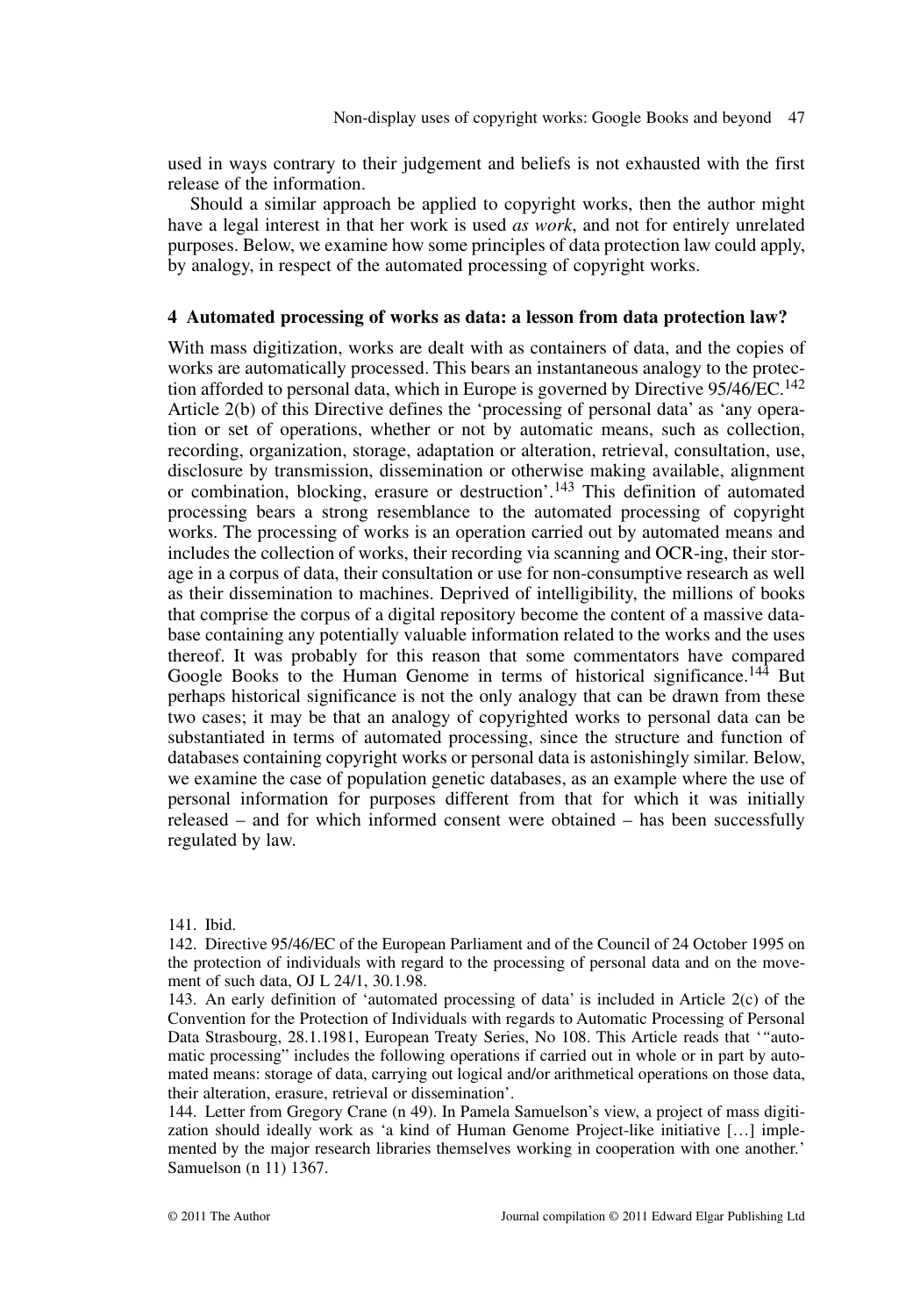# *(a) Use of personal information for unrelated purposes: the case of population genetic databases*

Population genetic databases are large collections of biological samples and personal details of individuals belonging to a given population, which aim at covering a whole population of a region or a significant sample of it.<sup>145</sup> One of the central legal questions about these collections is whether the consent of individuals must be sought before carrying out certain uses of the information. Central to this question is what form such consent should take. It is a well-established principle that informed consent must be given for personal information to be used for medical research, in the form of 'explicit and specific consent'.146 This includes both consent in having personal information and biological material included in the database *and* consent in making use of information and material for a specific research purpose. However, obtaining new consent for uses that were not predictable at the time the information was released might be too burdensome or even impracticable.<sup>147</sup> In these circumstances, 'generic consent' may be acceptable. So, once an individual has consented for her data to be used in a given research, there is a reasonable presumption that she will give consent to other uses that fit in the same objective of promoting public health.<sup>148</sup> For instance, in the Icelandic Health Sector Database, one of the largest population genetic databases in the world,<sup>149</sup> material was included on an opt-out basis, even though it was initially collected without consent. This meant that individuals had the right to have their material excluded from the database without their consent being required to collect and make use of it.<sup>150</sup>

However broad in scope, the doctrine of 'general consent' is subject to limitations. First, the consent cannot be presumed to cover *any* uses of the information, but only those that are reasonably consistent with a goal of public utility. This is because, as Graeme Laurie observes, when personal information are released for a given purpose there is a 'legitimate expectation of use',  $151$  namely an expectation that the information is not used for entirely unrelated purposes. Second, even when the data are collected and used without specific consent, the individual has to be given the right to opt out. Although this right can be exercised unconditionally, there is also a right to object to specific uses of own information or genetic material on grounds of moral or personal beliefs.152

145. There are two purposes for creating a population genetic database: criminal law enforcement and medical research. See eg the United Kingdom National DNA Database, at  $\text{th}(w, w, w, \text{total})$   $\text{th}(w, w, w, \text{total})$  and  $\text{th}(w, w, w, \text{total})$  and  $\text{th}(w, w, w, \text{total})$  and  $\text{th}(w, w, w, \text{total})$  and  $\text{th}(w, w, w, \text{total})$  and  $\text{th}(w, w, w, \text{total})$  and  $\text{th}(w, w, w, \text{total})$  and  $\text{th}(w, w, w, \text{total})$  and  $\text{th}(w, w, w, \text{total})$ nation with other information to conduct, for instance, investigations on the interactions between genes, environment and lifestyle. JV McHale, 'Regulating Genetic Databases: Some Legal and Ethical Issues' (2004) 12 Med L Rev 70–96, at 72.

146. *Declaration of Helsinki – Ethical Principles for Medical Research Involving Human Subjects* (as revised, 2008), art 24–29.

147. McHale (n 145).

148. To the House of Lords Selected Committee on Genetic Databases, 'we believe that it can generally be presumed that individuals are content for data about them to be used for the common good, provided that their personal privacy is protected'(quoted in McHale (n 145) 82). 149. McHale (n 145) 72–3.

150. For a critique of the Icelandic approach see Laurie (n 140), 287–93.

151. Laurie (n 140) 226.

152. E Histed and D Beyleveld, 'Betrayal of Confidence in the Court of Appeal' (2000) 4(3&4) Med L Int 277–311, at 295. For example, 'Roman Catholics might object to new contraceptive methods being developed from information they have provided. Those who disapprove of the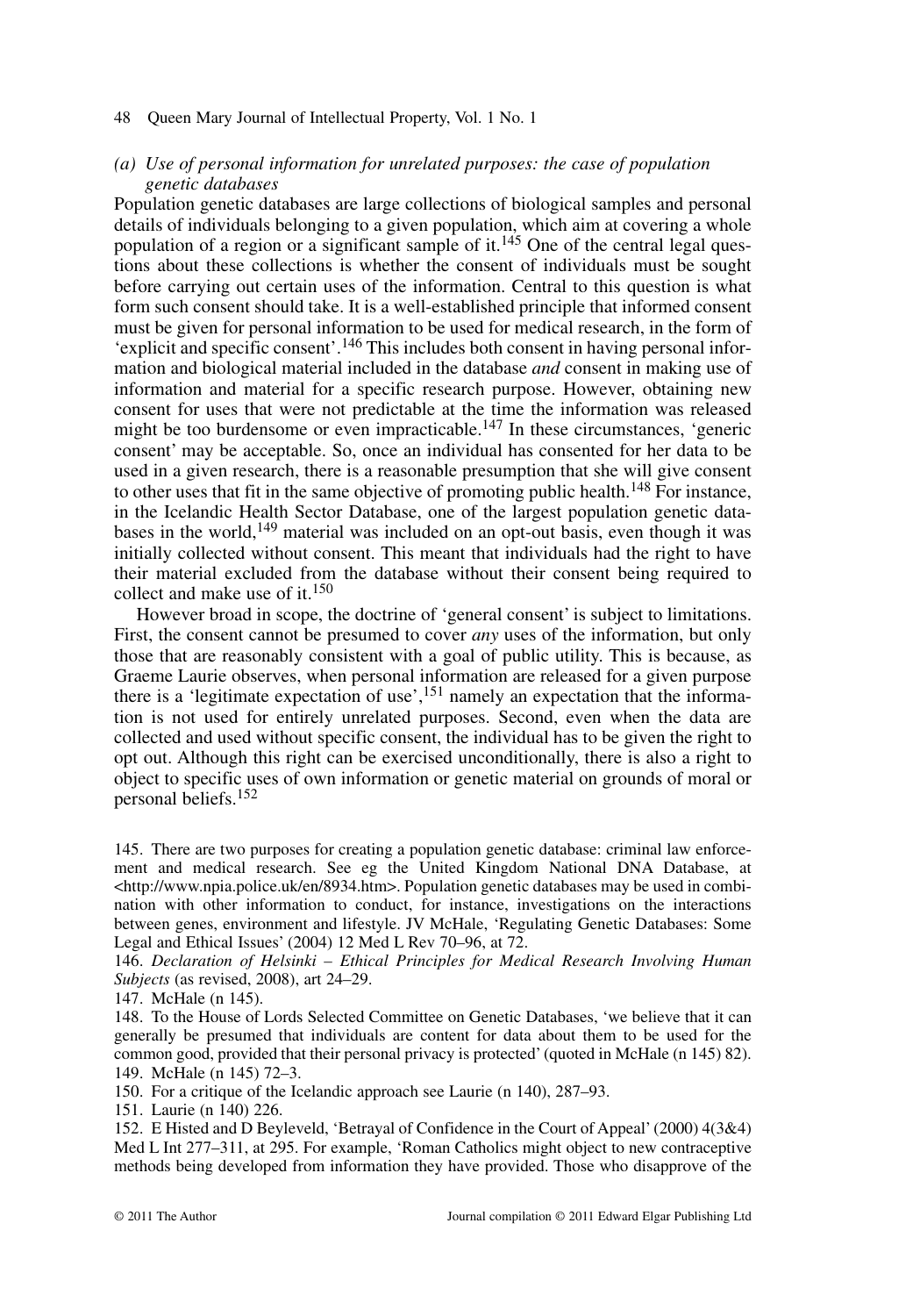Should we translate these principles in the case of digital libraries, we could argue that works can be safely included in the corpus, on a non-display basis, and on the ground of 'generic consent' from authors in having their works made searchable by the public. This would include consent in having the work automatically processed for purposes that are reasonably consistent with this goal. Copying for indexing and search may be safely considered to be consistent, in spite of the fact that it formally infringes the reproduction right. On the other hand, automated processing for data mining and text mining are certainly exceeding the scope of such implied consent! The more these uses are *unrelated* with uses of the work as work – and for which a 'generic consent' can be presumed to be given once the work is published – the more the uses are likely to be restricted.

## *(b) Processing data – processing works: purpose limitation and proportionality*

Directive 95/46/EC lays down the framework under which the processing of personal data may be lawful.<sup>153</sup> In principle, personal data should *not* be processed, unless certain conditions are met. These conditions fall into three broad categories, namely informed consent, proportionality and legitimate purpose. Under which conditions may the same principles apply to the automated processing of *works*?

Works and personal data are both substantive determinations of one's personality.<sup>154</sup> This is empirically manifested by the fact that both works and personal data are disclosure-sensitive; they are meant to be kept private unless their rightful owner wishes to disclose them to the public. They differ, however, as to the *purpose* for which they are disclosed. As we have discussed earlier, works are published with the aim of being shared with other human beings, which, by means of publication, are put in the condition of appropriating the intellectual content of the work. Personal data, normally, are disclosed only for specific purposes, such as the delivery of a service or the completion of a process. Any use beyond the specific purpose is restricted, simply because, unlike works, personal data are not meant to be public *per se*. While works are acts of communication, i.e. words expressly addressed to the attention of the public, personal data are un-addressed signs which *may* be communicated to others in given circumstances.

In spite of this essential difference, works and personal data share at least one element in common: they are both disclosed *for a purpose*. Clearly, unlike with personal data, the 'specific purpose' for which a single work is disclosed cannot be taken into account in copyright, which is and remains a content-neutral law. Rather, in case of works, the *generic* purpose of allowing appropriation of the content – whatever the content is – by members of the public can and must be taken into account. If this is the case, when automatically processed, copyright works also raise an issue of 'legitimate expectation of use', namely an expectation that the work is not processed for purposes which are entirely unrelated to that of making the work's content appropriable by humans. Just as the anonymization of personal data does not 'purify' all subsequent uses of the data,  $155$  the non-display of copyright works does not indemnify each and every use of works. Only uses which the author may *legitimately expect*, in

policies of some pharmaceutical companies towards developing countries might object to these companies profiting from their information. The patenting of human sequence is integral to the process of the new drug development, but some consider this to be immoral' (ibid).

<sup>153.</sup> Directive 95/46/EC.

<sup>154.</sup> See discussion above, Part One, § 3c.

<sup>155.</sup> See above nn 140–41 and accompanying text.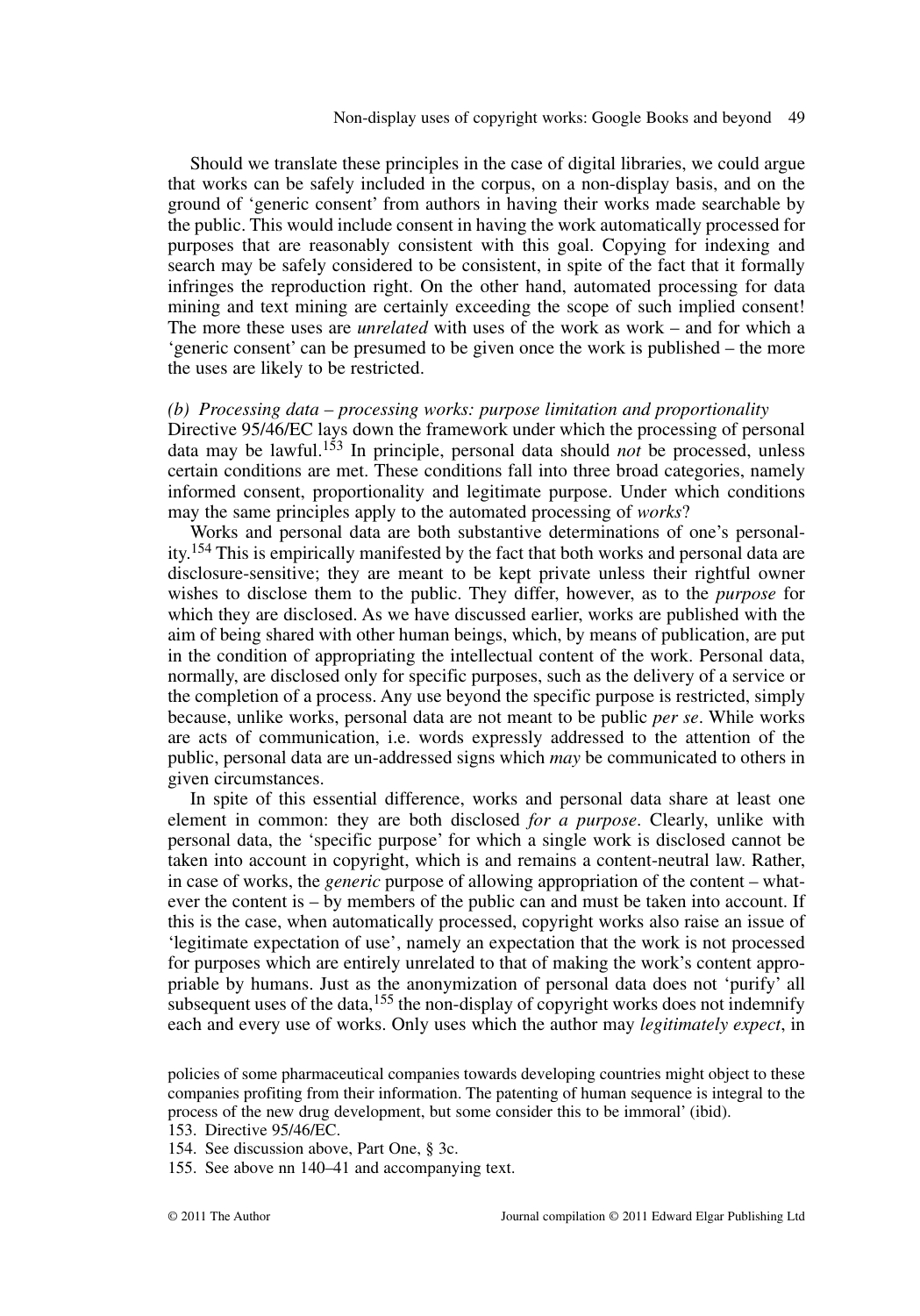order that work is *accessed* by the public, are indemnified by the non-displaying provision. Still, uses *exceeding* this purpose cannot be deemed to be lawful on the mere ground that they do not display the work to the public.

The concept of legitimate expectation is closely related to the 'purpose limitation principle' and to the principle of 'proportionality'.

Under the purpose limitation principle, the processing of personal data is lawful only when it is carried out for specified, explicit and legitimate purposes and it should not be done in a way that is incompatible with those purposes.<sup>156</sup> Practically, this means that the data controller should state a legitimate purpose for which the processing is done and should not exceed the scope of this purpose. As Kotschy rightly observes, the controller who wishes to process data should at the moment of their collection define a specific and lawful purpose for which the processing of the data is required.157 Should the purpose limitation principle apply as regards the automated processing of copyrighted works, the digital copies of works should be processed only in the context of a specified legitimate purpose; processing that exceeds this purpose would be infringing. In mass digitization, and in the Google Books project in particular, this purpose should not exceed the legitimately expected use of a work as work, namely its use in the context of content appropriation by humans. In this light, automated processing for indexing and search can qualify as a legitimate purpose. Any further processing, such as computational analysis and data mining, may exceed the scope of this purpose and could be considered as infringing.

The proportionality principle applicable in respect of the processing of personal data is laid down in Article 6 of Directive 95/46/EC. Under this principle, personal data may be processed only insofar as the processing is adequate, relevant and not excessive in relation to the purpose for which the data are collected and/or further processed.158 In this context, 'relevance' should be interpreted as strictly as possible.159 Applied in the context of copyright, this principle could read: 'the work may be processed only insofar as this is adequate, relevant and not excessive in relation to the purpose for which it has been reproduced'. Indeed, the application of the proportionality principle would mean that copying for automated processing should be relevant and not excessive in relation to the purpose for which works are normally published; this includes the enhancement of accessibility through indexing and search. Yet, there is an implicit limit here: accessibility should not affect the author's exploitative rights, namely it should not go beyond the modes of exploitation that the author is legally entitled to employ.

## **CONCLUSION**

Whereas, up to date, the use of copyright works was associated with content appropriation by humans, works can now be automatically processed for various purposes without their expression being displayed and without their content being appropriated

156. This flows from Article 6(b) of Directive 95/46/EC.

159. Kotschy (n 157) 45.

<sup>157.</sup> W Kotschy, in A Büllesbach, Y Poullet and C Prins (eds), *Concise European IT Law* (Kluwer Law International 2006) 44.

<sup>158.</sup> P Carey, *Data Protection: A Practical Guide to UK and EU Law*, 2nd edn (OUP, Oxford) 108; F Ferretti, *The Law and Consumer Credit Information in the European Community: The Regulation of Credit Information Systems* (Routledge-Cavendish, London & New York 2008) 168.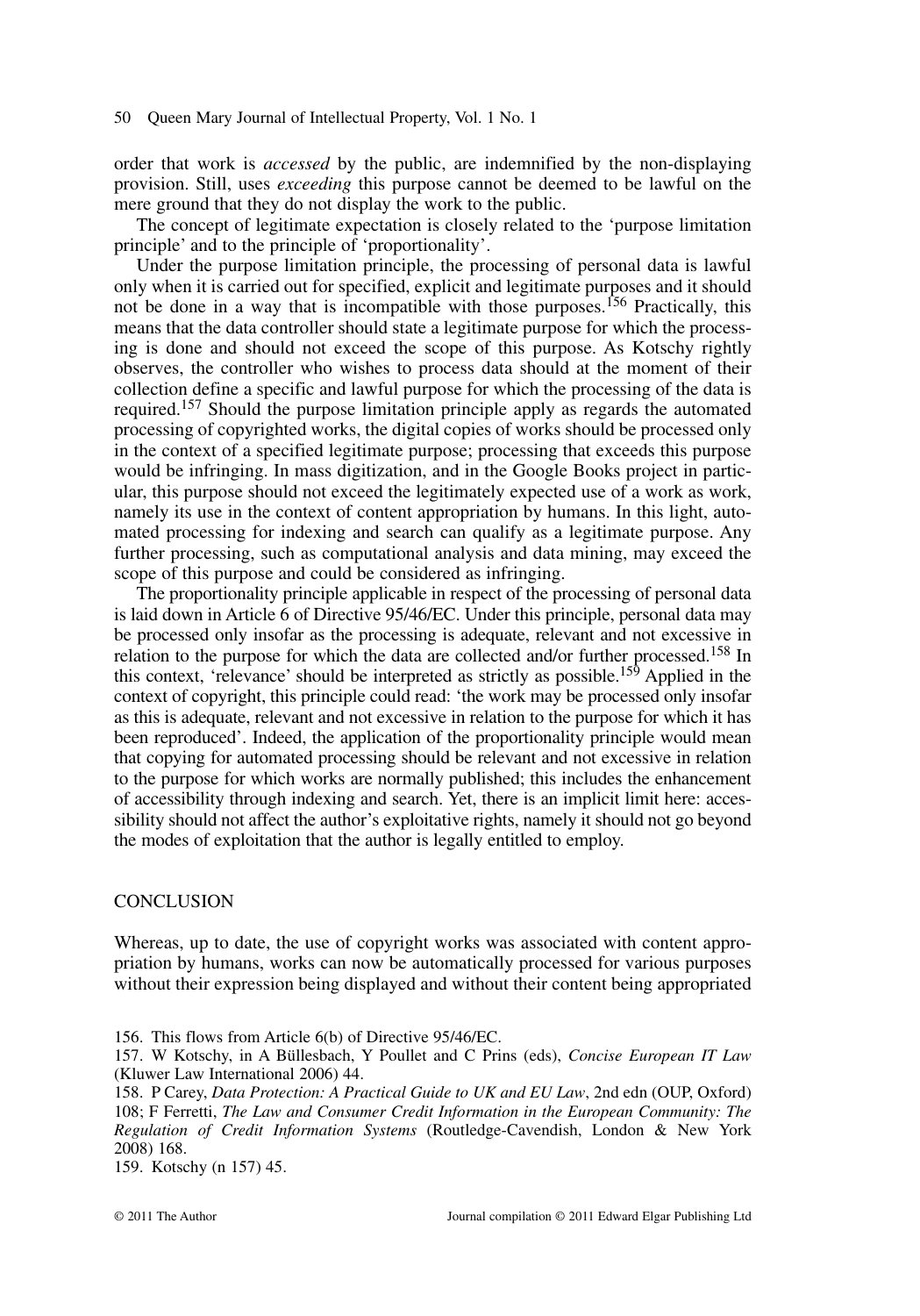by humans. Certainly, the regulation of these activities and the definition of their legal boundaries cannot be left to private ordering mechanisms. The use of works on a nondisplay basis is massive and entails the potential of unprecedentedly changing the way we use our cultural heritage. So, while mass digitization promises accessibility to all world information, the legitimacy of its underlying activities remains questionable. Even though non-display uses may qualify as transformative and, hence, permitted in the US, this is not the case in Europe. From the perspective of copyright principles, too, the legitimacy of non-display uses is contestable. First, non-display uses represent a very lucrative market for the near future, whereas, at the same time, they take place without authorial consent and without any sort of remuneration to authors. Secondly, non-display uses could have some unprecedented impact upon the way in which an author chooses to 'speak' freely to the public. This is because the associations that non-display uses are in the capacity of generating may interfere with the function of a work as an act of communication. Finally, and most importantly, nondisplay uses may not fit the sole purpose and function for which works are created and disseminated, namely their appropriation by other human beings.

Under the copyright doctrine, there are two main ways of dealing with copies of works. Those are the *dissemination* and the *use* of copies. We have seen that automated processing – an activity which underlies every so-called 'non-display use' – does not fit comfortably in any of these kinds of dealing with copies. It entails dissemination, but not dissemination in the conventional sense; copies are distributed to machines and networks and not to human beings as has been so far the case. At the same time, automated processing cannot purely qualify as a 'use' of works, despite the probably misguiding employment of the term in the context of 'nondisplay uses'. We have noticed that while copyright has – up to date – been about uses *of* works in terms of appropriating the content, automated processing involves uses *on* works. In this context, we have argued that when uses *on* works facilitate uses *of* works, i.e. when they are subsidiary or ancillary to conventional uses, they should raise no infringement issue. This includes automated processing for indexing and search. Nonetheless, when uses *on* works become substitutive, or totally irrelevant, to uses *of* works, their legitimacy is not equally straightforward. These latter categories of uses *on* works include automated processing for computational analysis and for data mining.

This distinction between uses *on*, and *of*, works inevitably raised the question as to whether this shift in the way that works are used means that the works cease to be used as works but are used as something else. We have observed that while digitization turns works into 'de-materialized' 'content', mass digitization turns content into 'deintellectualized' 'data'. The fact that works are not used as works but as data does not mean that authors are not in capacity of objecting to this kind of use. Quite on the contrary, some non-display uses contravene, and interfere with, the internal purpose and function of works, namely content appropriation, as the sole destination and the value of a work. In this light, this kind of use may be in conflict with authors' rights.

Given that some non-display uses may be infringing from the perspective of copyright principles and since the automated processing of works as data and that of personal data present striking similarities, we have sought some answers as to the regulation of non-display uses from data protection law. We have seen that in the context of genetic databases, the use of personal data should be in compliance at least with the generic consent of the data subject. The same ought to apply to the automated processing of digital works, whereby generic consent would include the use of works in a way that the author is legitimately presumed to expect, most notably for content